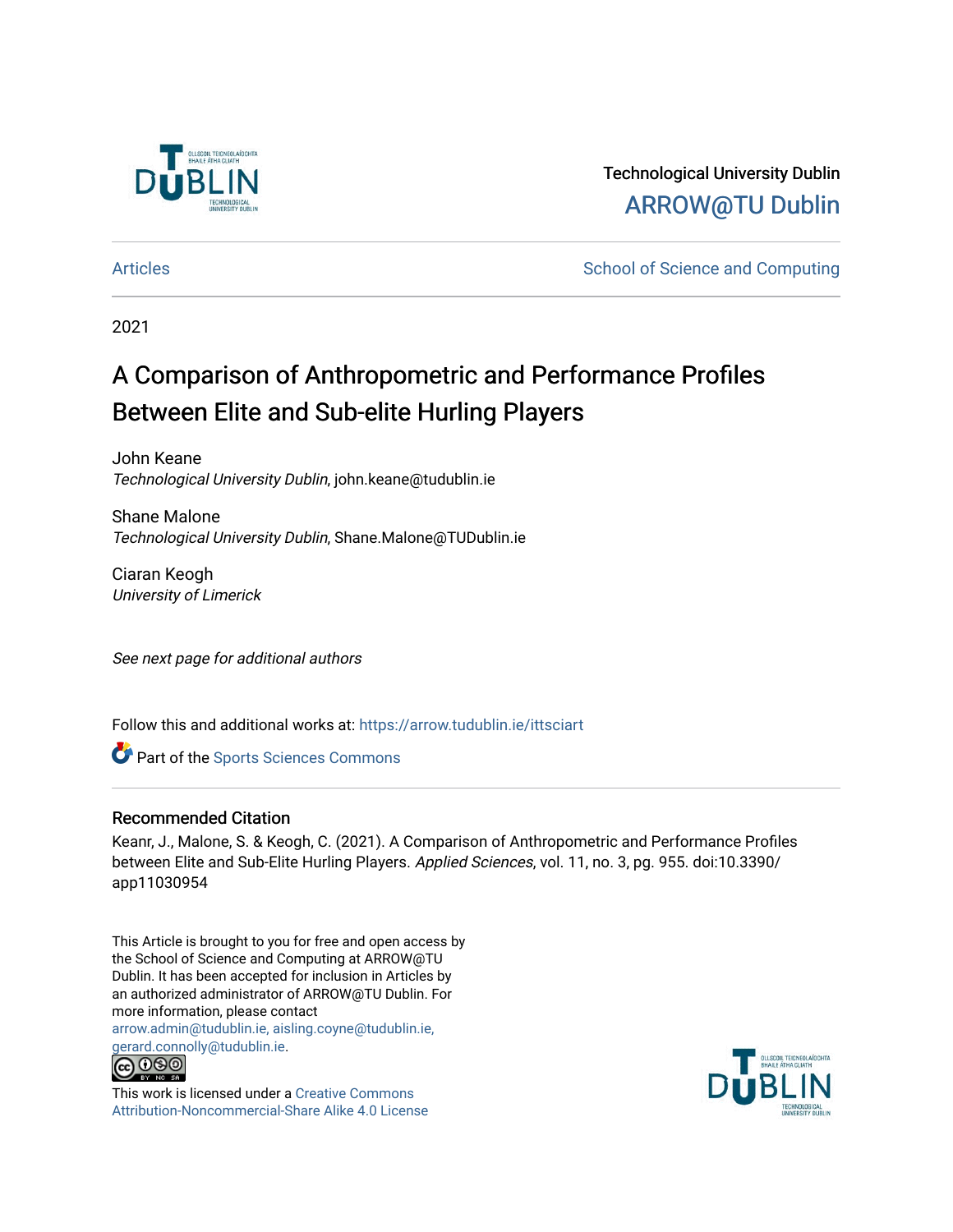## Authors

John Keane, Shane Malone, Ciaran Keogh, Damian Young, Guiseppe Coratella, and Kieran Collins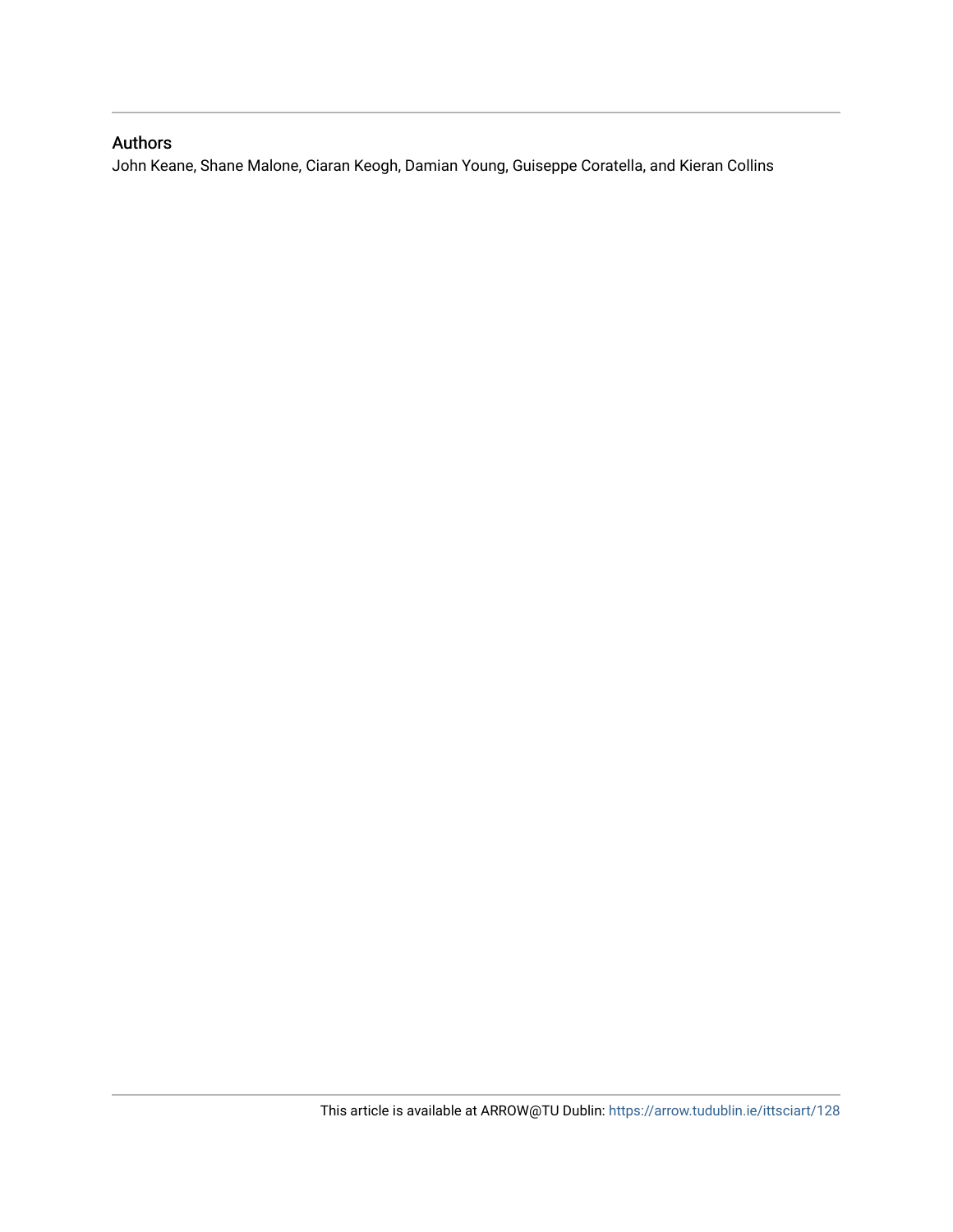See discussions, stats, and author profiles for this publication at: [https://www.researchgate.net/publication/348685878](https://www.researchgate.net/publication/348685878_A_Comparison_of_Anthropometric_and_Performance_Profiles_between_Elite_and_Sub-Elite_Hurling_Players?enrichId=rgreq-db6a928a96cf58b96de95a0c06ff8a5c-XXX&enrichSource=Y292ZXJQYWdlOzM0ODY4NTg3ODtBUzo5ODM3NjkzNDMzNDQ2NDRAMTYxMTU2MDI5NzY1NA%3D%3D&el=1_x_2&_esc=publicationCoverPdf)

# [A Comparison of Anthropometric and Performance Profiles between Elite and](https://www.researchgate.net/publication/348685878_A_Comparison_of_Anthropometric_and_Performance_Profiles_between_Elite_and_Sub-Elite_Hurling_Players?enrichId=rgreq-db6a928a96cf58b96de95a0c06ff8a5c-XXX&enrichSource=Y292ZXJQYWdlOzM0ODY4NTg3ODtBUzo5ODM3NjkzNDMzNDQ2NDRAMTYxMTU2MDI5NzY1NA%3D%3D&el=1_x_3&_esc=publicationCoverPdf) Sub-Elite Hurling Players

**Article** in Applied Sciences · January 2021 DOI: 10.3390/app11030954

| <b>CITATION</b><br>1                                                                |                                                                                                                                         | <b>READS</b><br>214 |                                                                                                                  |  |  |  |  |  |  |
|-------------------------------------------------------------------------------------|-----------------------------------------------------------------------------------------------------------------------------------------|---------------------|------------------------------------------------------------------------------------------------------------------|--|--|--|--|--|--|
| 6 authors, including:                                                               |                                                                                                                                         |                     |                                                                                                                  |  |  |  |  |  |  |
|                                                                                     | <b>Shane Malone</b><br>Technological University Dublin - Tallaght Campus<br>67 PUBLICATIONS 1,585 CITATIONS<br><b>SEE PROFILE</b>       | $\boxed{a}$         | Ciaran Keogh<br><b>3 PUBLICATIONS 5 CITATIONS</b><br><b>SEE PROFILE</b>                                          |  |  |  |  |  |  |
|                                                                                     | <b>Damien Young</b><br>Technological University of the Shannon: Midlands Midwest<br>22 PUBLICATIONS 148 CITATIONS<br><b>SEE PROFILE</b> |                     | Giuseppe Coratella<br>Università degli Studi di MIlano<br>108 PUBLICATIONS 1,181 CITATIONS<br><b>SEE PROFILE</b> |  |  |  |  |  |  |
| Some of the authors of this publication are also working on these related projects: |                                                                                                                                         |                     |                                                                                                                  |  |  |  |  |  |  |

**Project** Investigating the nutritional requirements of elite Gaelic footballers. [View project](https://www.researchgate.net/project/Investigating-the-nutritional-requirements-of-elite-Gaelic-footballers?enrichId=rgreq-db6a928a96cf58b96de95a0c06ff8a5c-XXX&enrichSource=Y292ZXJQYWdlOzM0ODY4NTg3ODtBUzo5ODM3NjkzNDMzNDQ2NDRAMTYxMTU2MDI5NzY1NA%3D%3D&el=1_x_9&_esc=publicationCoverPdf)

Elo Ratings System for Gaelic Football [View project](https://www.researchgate.net/project/Elo-Ratings-System-for-Gaelic-Football?enrichId=rgreq-db6a928a96cf58b96de95a0c06ff8a5c-XXX&enrichSource=Y292ZXJQYWdlOzM0ODY4NTg3ODtBUzo5ODM3NjkzNDMzNDQ2NDRAMTYxMTU2MDI5NzY1NA%3D%3D&el=1_x_9&_esc=publicationCoverPdf)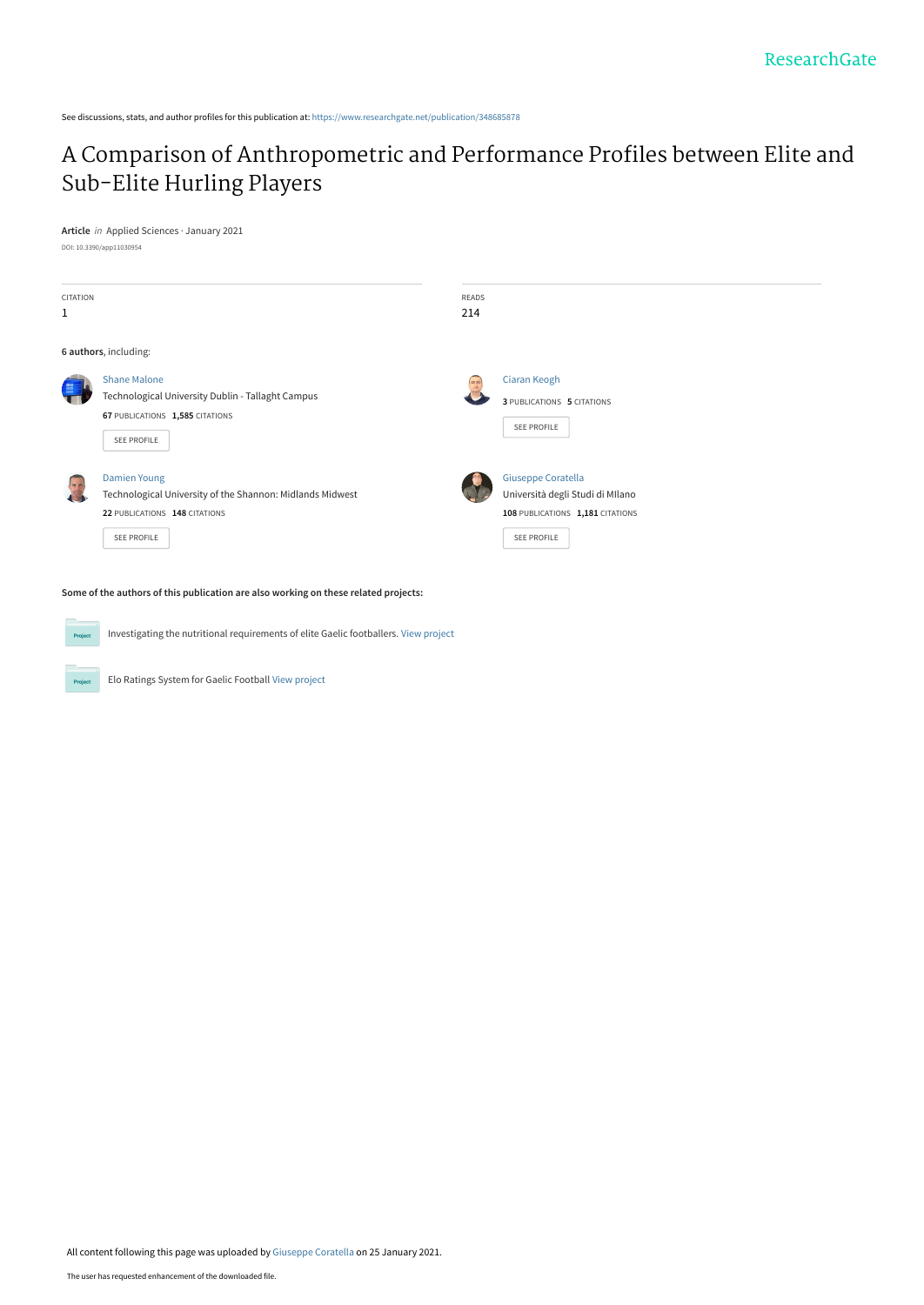



# *Article* **A Comparison of Anthropometric and Performance Profiles between Elite and Sub-Elite Hurling Players**

**John Keane 1,[\\*](https://orcid.org/0000-0002-3783-6448) , Shane Malone 1,2, Ciarán Keogh <sup>3</sup> , Damien Young <sup>4</sup> [,](https://orcid.org/0000-0002-7725-8267) Giuseppe Coratella [5](https://orcid.org/0000-0001-7523-9102) and Kieran Collins <sup>1</sup>**

> <sup>1</sup> Gaelic Sport Research Centre, Department of Science, Technological University Dublin, Tallaght, D24 XE62 Dublin, Ireland; shane.malone@mymail.ittdublin.ie (S.M.); kieran.collins@tudublin.ie (K.C.)

<sup>2</sup> Research Institute for Sport and Exercise Sciences, Liverpool John Moores University,

- The Tom Reilly Building, Liverpool L3 3AF, UK
- <sup>3</sup> Department of Physical Education and Sport Sciences, Health Research Institute, University of Limerick, V94 T9PX Limerick, Ireland; ciaran.keogh@ul.ie
- <sup>4</sup> Limerick Institute of Technology, Thurles Campus, Thurles, E41 PC92 Tipperary, Ireland; damien.young@lit.ie
- <sup>5</sup> Department of Biomedical Sciences for Health, Università degli Studi di Milano, 20133 Milan, Italy;
- giuseppe.coratella@unimi.it **\*** Correspondence: X00095661@myTUDublin.ie

**Abstract:** The aim of the current study was to identify the specific differences in anthropometric and performance profiles between elite and sub-elite hurling players with respect to position and level of play. One hundred and thirty-seven ( $n = 137$ ) hurlers at the elite ( $n = 61$ ) and sub-elite ( $n = 76$ ) level completed a series of anthropometric [height, body mass, the sum of seven skinfolds, adipose tissue percentage estimates (%AT), fat-free mass estimations (FFM)) and performance ((countermovement jump height (CMJ), CMJ peak power (CMJ PP), CMJ relative peak power (CMJ RPP), acceleration (5, 10 and 20 m), and yo-yo intermittent recovery test level 1 (Yo-Yo IRT1)) assessments during the "early in-season" phase of the competition. Data were categorized into positions at both levels (full-backs, half-backs, midfielders, half-forwards, full-forwards). Multiple two-way ANOVA's were performed to determine the effect of two fixed factors (level and position) on several anthropometric and performance variables. Elite level players had a significantly lower sum of seven skinfolds across all positions compared to the sub-elite (η <sup>2</sup> = 0.441, *large*). At half-back, half-forward, and fullforward elite players had significantly lower %AT ( $\eta^2$  = 0.087–0.167, small–medium) and greater FFM  $(\eta^2 = 0.040 - 0.065$ , small). Jump performance assessment showed elite players performed significantly better across all positions for CMJ ( $\eta^2 = 0.526$ , *large*), CMJ PP ( $\eta^2 = 0.385$ , *large*) and CMJ RPP  $(\eta^2 = 0.520$ , *large*). When Yo-Yo IRT1 was considered, elite players completed an increased distance than the sub-elite across all positions ( $\eta^2 = 0.526$ , *large*). The current data are the first to show differences in positional anthropometric and performance profiles between standards of play within hurling. Applied practitioners should consider these normative data when implementing training programs to maximize position-specific preparation for competition. Furthermore, these data could improve the considerations regarding the transitioning of players from the sub-elite to the elite level of play.

**Keywords:** team sports; playing standards; kinanthropometry; jump performance; intermittent running capacity

### **1. Introduction**

Hurling is a field-based intermittent team sport played with a stick (camán) and ball (sliothar) on pitches of standard size (140 m long  $\times$  90 m wide) [\[1\]](#page-14-0). It is a high-intensity dynamic team sport where two teams of fifteen players (14 outfield players + 1 goalkeeper) compete to accumulate more scores than the opponent. Teams aim to strike the ball both over (1 point) and under (3 points) the crossbar to score with various other skills such as



**Citation:** Keane, J.; Malone, S.; Keogh, C.; Young, D.; Coratella, G.; Collins, K. A Comparison of Anthropometric and Performance Profiles between Elite and Sub-Elite Hurling Players. *Appl. Sci.* **2021**, *11*, 954. [https://doi.org/10.3390/](https://doi.org/10.3390/app11030954) [app11030954](https://doi.org/10.3390/app11030954)

Academic Editor: Mark King Received: 24 December 2020 Accepted: 19 January 2021 Published: 21 January 2021

**Publisher's Note:** MDPI stays neutral with regard to jurisdictional claims in published maps and institutional affiliations.



**Copyright:** © 2021 by the authors. Licensee MDPI, Basel, Switzerland. This article is an open access article distributed under the terms and conditions of the Creative Commons Attribution (CC BY) license (https:/[/](https://creativecommons.org/licenses/by/4.0/) [creativecommons.org/licenses/by/](https://creativecommons.org/licenses/by/4.0/)  $4.0/$ ).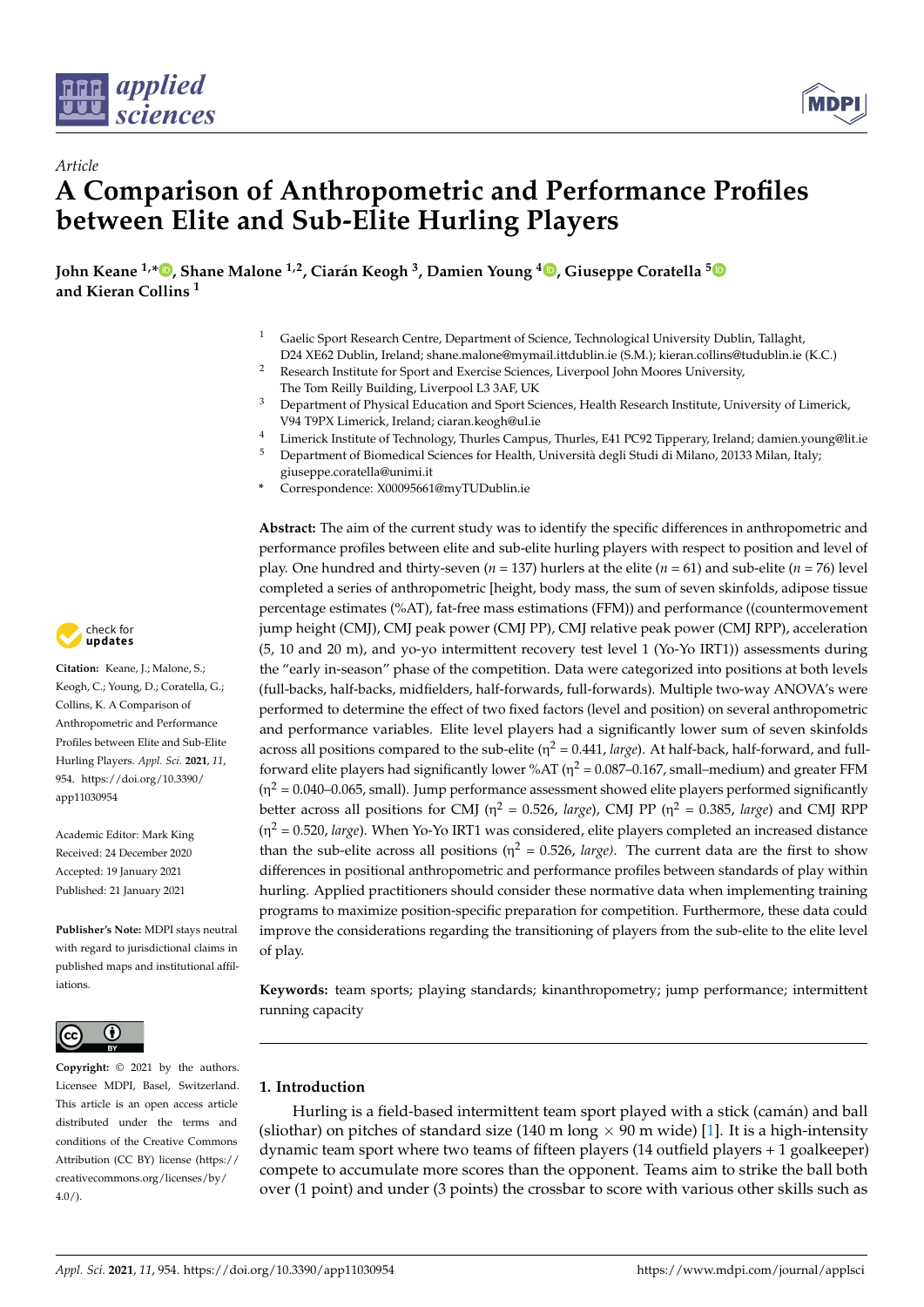the hook, block and solo, all completed using the stick [\[2](#page-14-1)[,3\]](#page-14-2). The ebb and flow of matchplay involve players completing repeated high-intensity sprints that are superimposed on periods of low-speed running in an acyclical pattern following the nature of the game [\[4\]](#page-14-3). Additional movement demands within the sport include jumping, landing, body contacts and rapid acceleration and deceleration, intertwined with short sharp changes of direction [\[2\]](#page-14-1). The frequency of jumping, sprinting and tackling events combined with the known game demands with respect to high-speed running (HSR) highlight the requirement for players to encompass adequate physical and performance profiles to successfully compete in match-play. Hurling can be categorized into the elite (inter-county) and sub-elite (club) levels. At the elite level, teams compete in the National League in the early stages of the competitive calendar, followed by the respective championship structures [\[5\]](#page-14-4). Thirty-five teams compete in the National League played across five divisions (1, 2A, 2B, 3A and 3B). At the end of each year's league campaign, one team is promoted from each division excluding division 1 and one team is relegated from each division excluding division 3B. There are also five tiers of hurling championships at the elite level, with the All-Ireland Hurling Championship, the most renowned  $[2,4]$  $[2,4]$ . In a given season, an elite team may compete in over 15 games depending on the level of success during different competitions. At the sub-elite level, the competition structure is more complicated. Each county is responsible for the regulation of the sub-elite league and championship competitions. For teams who are successful within the county structure, there are provincial and All-Ireland competitions to compete within. Elite level match-play is composed of two 35 min halves (70 min) compared to two 30 min halves (60 min) at the sub-elite level. While playing rules are almost identical at both levels, several specific differences define both elite and sub-elite match-play that may lead to disparities in the performance demands and anthropometric characteristics between levels.

Differences exist between levels with respect to competition structure. The elite season commences in November (pre-season) and progresses to August (late in-season), while the sub-elite season typically commences in February (pre-season) and progresses to September (late in-season) [\[1,](#page-14-0)[2\]](#page-14-1). As the competitive seasons currently overlap, there are often extended periods where sub-elite championships are interrupted while league competitions continue, as selected players are committed to their respective elite inter-county teams. The increased exposure to the elite level training environments with consistent planning and application of training modalities are considered likely to raise the physical standards of the elite players [\[6](#page-14-5)[,7\]](#page-14-6). The typical training schedule at the elite level is five days per week (three pitch; two gyms), where a pitch session is replaced by a competitive game in certain week cycles. At the sub-elite level, training schedules will regularly reflect a four-day pattern (three pitch; one gym) with a competitive game on alternating weekends [\[7](#page-14-6)[,8\]](#page-14-7). In addition to structural differences, further contextual factors may impact the variation of performance between levels. Elite level backroom teams and performance staff will often consist of a team manager, a skills coach, nutritionist, and sports scientist, among others, to try and prepare the players for competitive success [\[7](#page-14-6)[,8\]](#page-14-7). The increased level of quality support provision at the elite level in terms of consistent strength and conditioning programming, nutritional support, sport science support and technology application highlight the profound gap in the preparatory practices at both levels. This could potentially result in extensive differences between levels when anthropometric and performance profiles are considered [\[6](#page-14-5)[,9\]](#page-14-8).

The appreciation of physical and physiological performance demands is linked directly to successful performance outcomes within hurling match-play  $[2,4,5,10]$  $[2,4,5,10]$  $[2,4,5,10]$  $[2,4,5,10]$ . It is paramount that coaches are aware of the performance profiles within their respective squads when preparing players for competitive match-play. The use of anthropometric and performance testing provides an assessment of these characteristics, while subsequent testing throughout the season further informs with respect to seasonal variations and adaption to training prescription [\[7](#page-14-6)[,11\]](#page-14-10). Specific body composition assessments such as skinfold thickness and estimations of adipose tissue (%AT) are commonly assessed within team environments and are often considered default performance-profiling markers [\[1](#page-14-0)[,12\]](#page-14-11). Previous literature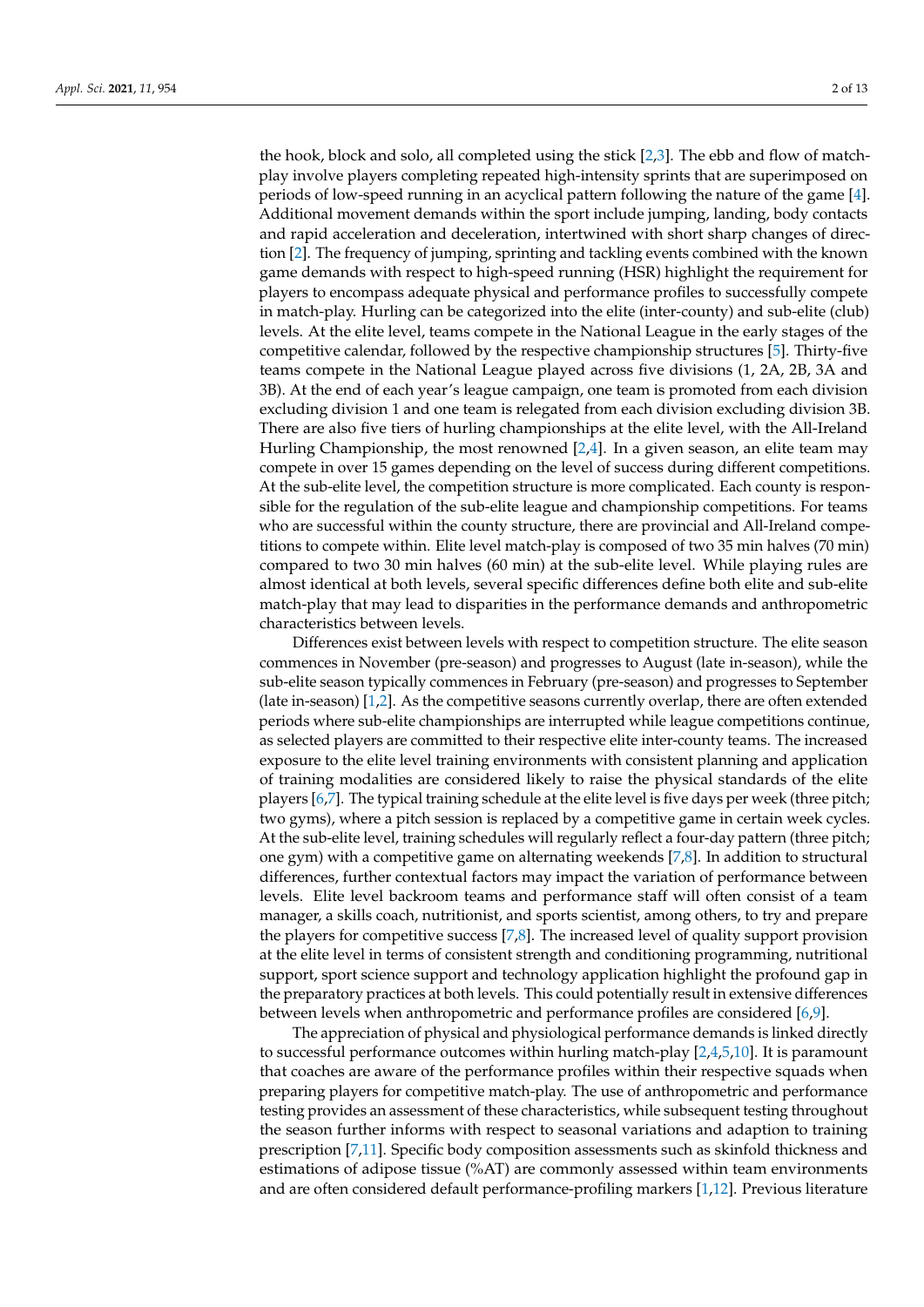has suggested %AT in excess of 15% can have a negative performance contribution [\[13\]](#page-14-12). Increased adiposity can potentially compromise the efficiency of certain sport-specific movements such as accelerations, sprints, jumps and prolonged running where the repeated acceleration of body mass is opposed by gravity [\[1](#page-14-0)[,11\]](#page-14-10). Reported adiposity levels of the elite hurlers have decreased in recent years from 18.4% [\[14\]](#page-14-13) to 12.7% [\[10\]](#page-14-9). The decrease in adiposity is reflective of the increased professionalization of support teams and the application of preparatory practices similar to professional elite team sports.

Explosive power is considered a pivotal performance characteristic within field-based team sports [\[15\]](#page-14-14). Contested aerial duals are frequent in hurling match-play, with the attainment of primary possession of paramount importance [\[2](#page-14-1)[,10\]](#page-14-9). Previous literature indicated the mean vertical jump performance of hurlers (56.6 cm) was less than Gaelic footballers (62.2 cm) and Soccer players (59.7 cm) [\[16\]](#page-14-15). The countermovement jump (CMJ) profiles of the elite hurlers were reported as  $47.2 \pm 5.1$  cm with a positional trend observed from half-forwards (50.8 cm) to full-backs (45.2 cm) [\[10\]](#page-14-9). Furthermore, it has been suggested that success within team sport performance is influenced by aerobic and anaerobic profiles of players [\[17](#page-14-16)[,18\]](#page-14-17). The Yo-Yo IRT1 correlates with high-speed running performance and is also reflective of changes in fitness levels [\[19](#page-14-18)[,20\]](#page-14-19). Position-specific running profiles have been quantified at the elite level with half-backs (TD:  $8516 \pm 801$  m; HSR:  $1086 \pm 385$  m), midfielders (TD: 8679  $\pm$  669 m; HSR: 954  $\pm$  191 m) and half-forwards (TD: 8217  $\pm$  609 m; HSR:  $954 \pm 185$  m) reporting significantly greater running performance demands compared to full-back and full-forwards [\[2\]](#page-14-1). An understanding of the HSR capacity of the sub-elite players extrapolated from Yo-Yo IRT1 scores can aid practitioners with the transitioning of players from the sub-elite to the elite level.

While normative data has been provided at the elite level, there is a distinct lack of comparative benchmark data at the sub-elite level. Furthermore, elite teams often implement an "open panel" mantra with regard to player selection, meaning players can transition from the sub-elite to the elite level at any time during the season. Normative data defining the differences in performance profiles across levels is of benefit to coaches to optimize player preparation when transitioning between levels. Therefore, the aim of this study was to identify the differences in anthropometric and performance characteristics between elite and sub-elite hurlers with respect to position and level of play. It was hypothesized that elite level players would exhibit significantly superior profiles when body composition (sum of seven skinfolds and %AT), jump performance (CMJ, CMJ peak power, and CMJ relative peak power) and intermittent running performance (Yo-Yo IRT1) were considered, compared to the sub-elite.

#### **2. Materials and Methods**

#### *2.1. Experimental Approach to the Problem*

The current investigative study aimed to identify the differences in anthropometric and performance characteristics between elite ( $n = 61$ ) and sub-elite ( $n = 76$ ) hurlers (total  $n = 137$ ). Total participant numbers were comprised of two  $(n = 2)$  elite inter-county squads and three  $(n = 3)$  division 1 standard sub-elite club squads. All participants underwent anthropometric assessments (height (cm), body mass (kg), the sum of seven skinfolds (mm), adipose tissue percentage estimates (%AT), fat-free mass estimations (kg)) and performance ((countermovement jump height (CMJ-cm), CMJ peak power (CMJ PP-W), CMJ relative peak power CMJ RPP W $\cdot$ kg<sup>-1</sup>), acceleration over 5 m, 10 m and 20 m (s), and yo-yo intermittent recovery test level 1 (Yo-Yo IRT1 m)). Data collection was completed during the "early in-season" phase (June) of the competitive season for both levels [\[8\]](#page-14-7). To reduce the extent of external interference, data collection was completed within an indoor environment [\[7,](#page-14-6)[8\]](#page-14-7). Data collection was also completed at the same time of day (17:00–21:00 h) to minimize the circadian variation across all teams and participants [\[21\]](#page-14-20). Participants were encouraged to refrain from vigorous activity for 24–48 h prior to testing. Participants at both levels were categorized with respect to the positional line of play for further analysis (full-backs, half-backs, midfielders, half-forwards, full-forwards).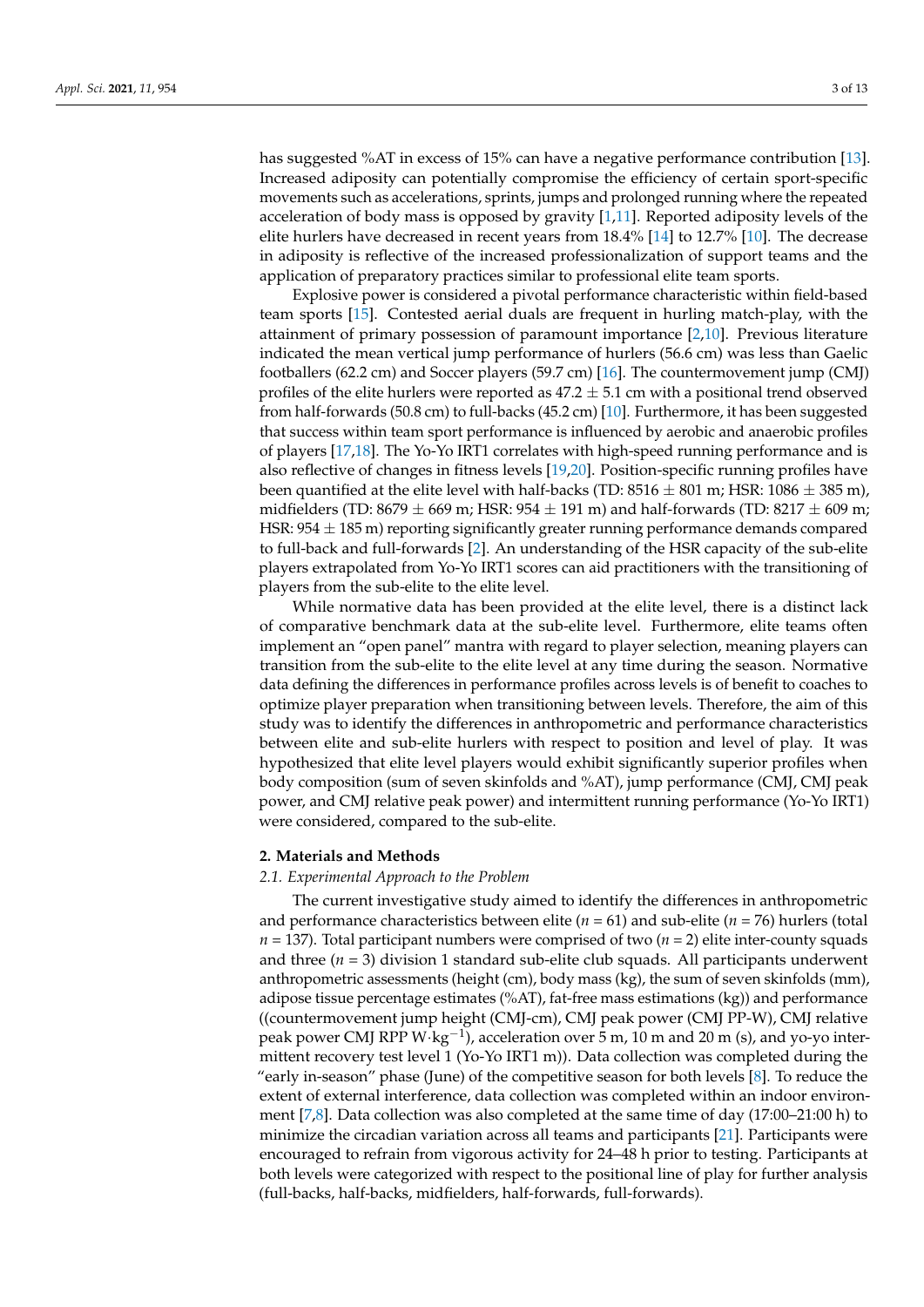### *2.2. Subjects*

The current investigative study aimed to identify the differences in anthropometric and performance characteristics between elite (*n* = 61) and sub-elite (*n* = 76) hurlers (total  $n = 137$ ). One hundred and thirty-seven ( $n = 137$ ) male hurlers from an elite (age;  $25 \pm 4$  years, height; 181.8  $\pm$  5.4 cm, body mass; 85.4  $\pm$  6.5 kg) and sub-elite (age; 25  $\pm$  5 years, height; 182.5  $\pm$  5.8 cm, body mass; 81.8  $\pm$  7.2 kg) level, participated in the current study. When categorized by position at both levels, the breakdown across groups was: (elite (11 full-backs, 13 half-backs, 10 midfielders, 14 half-forwards, 13 full-forwards)) and (sub-elite (13 fullbacks, 18 half-backs, 14 midfielders, 17 half-forwards, 14 full-forwards)). Following ethical approval, participants were briefed on the purpose and benefits of the research and the requirements associated with the study. Written informed consent and medical declaration were obtained as per local institutions' research ethics guidelines (Technological University Dublin, Tallaght Campus).

#### *2.3. Anthropometry*

Anthropometric assessments were undertaken following the standards of the International Society for the Advancement of Kinanthropometry (ISAK) [\[22\]](#page-14-21) prior to performance testing. Height and body mass were measured using a Seca Stadiometer and a digital weighing scale (Seca Instruments Ltd., Hamburg, Germany), respectively. Estimations of adipose tissue mass were established by the measurement of subcutaneous fat tissue at seven skinfold sites (mm) (triceps, bicep, subscapular, abdominal, supraspinal, front thigh, medial calf) using Harpenden skinfold calipers were completed by a level 2 ISAK qualified tester (Harpenden Instruments Ltd., Harpenden, UK). Calculations of adiposity (%AT) were completed using the Reilly equation [\[1\]](#page-14-0) and again reviewed by a level 2 ISAK qualified tester. Fat-free mass (kg) was calculated by subtracting adipose tissue mass (kg) from the overall body mass (kg) of participants. A technical error of measurement for all anthropometric testing was less than 3%, which is an acceptable measurement error [\[23\]](#page-14-22).

#### *2.4. Performance*

Vertical jump height measured using a jump assessment system (Optojump, Bolanzo, Italy) was determined using the average value of three CMJ attempts [\[24\]](#page-14-23). The CMJ PP and CMJ RPP were calculated using the Sayers equation [\[25\]](#page-14-24). Acceleration times over 20 m were recorded using a timing gate system (Witty Timing System, Microgate, Bolzano, Italy) with separate gates positioned at 5 m, 10 m, and 20 m. All participants completed the Yo-Yo IRT1 to assess repeated high-intensity running performance. It is considered a suitable test that involves an incremental increase of high-intensity movement demands and can be implemented at repeated timepoints within a season to assess changes in performance levels [\[26\]](#page-14-25). Jump performance and acceleration tests were completed prior to the Yo-Yo IRT1.

#### *2.5. Statistical Analysis*

Statistical analysis was performed using the Statistical Package for Social Sciences software (SPSS Version 25.0, Chicago, IL, USA). Data are presented as descriptive statistics (means  $\pm$  standard deviation (SD), 95% confidence intervals) unless stated otherwise. Preliminary analysis on the data was carried out to ensure normal distribution within the data (Shapiro–Wilk test). Further analysis was completed to detect major outliers (greater than three standard deviations), which were subsequently removed  $(n = 4)$ . Multiple two-way ANOVA's were performed to determine the effect of two fixed factors (level and position) on each of the anthropometric and performance variables. Scheffé post hoc correction was used to calculate simple main effects when interaction was observed. Partial eta squared (η<sup>2</sup>) was reported as a measure of effect size and defined as small 0.02–0.12, medium 0.13–0.25 and large  $> 0.26$  [\[27\]](#page-15-0) with statistical significance set at  $p < 0.05$ .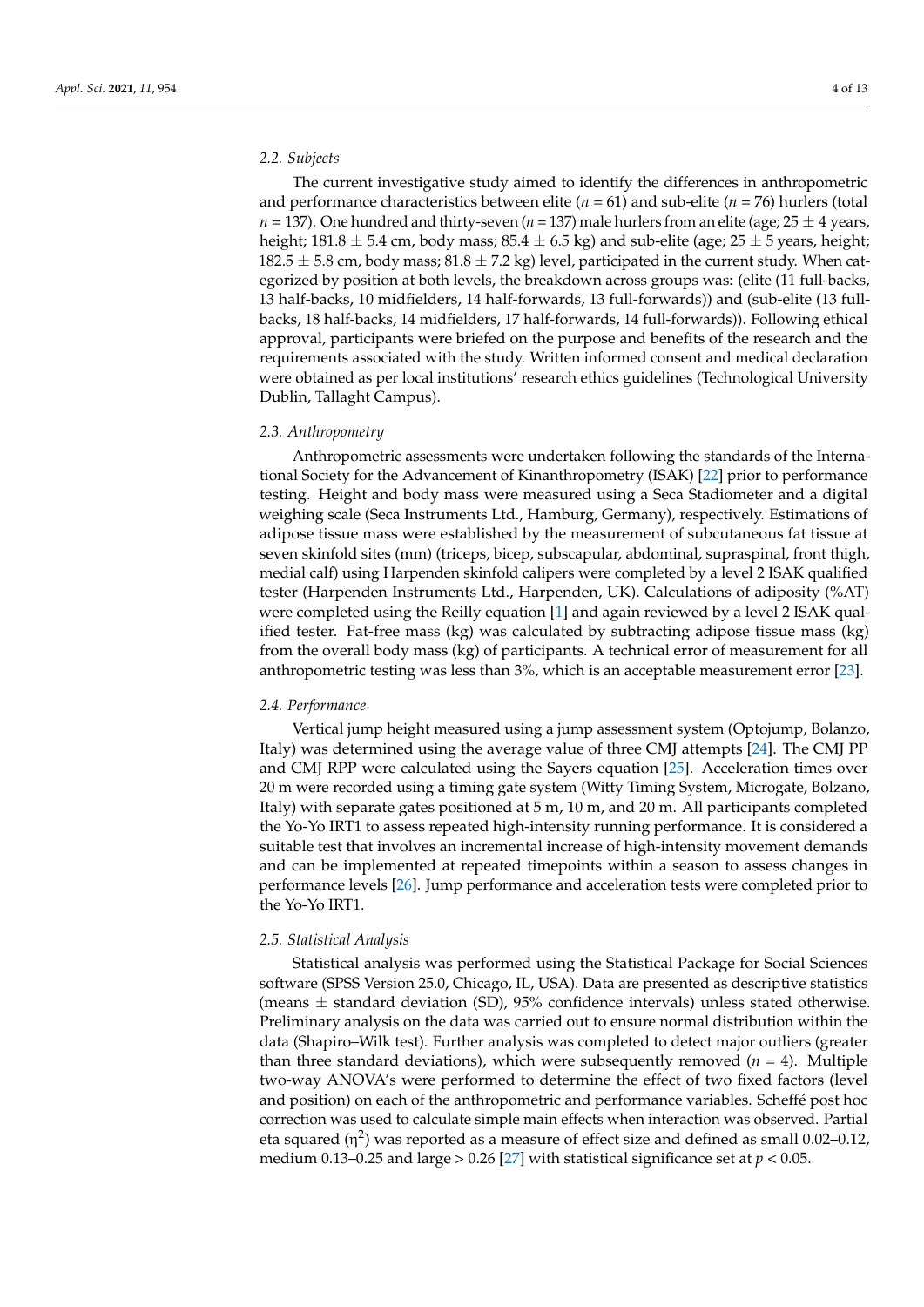### **3. Results**

#### *3.1. Anthropometric*

Anthropometric characteristics of the elite and sub-elite hurlers are shown in Table [1.](#page-8-0) There was a significant effect detected for positions when height  $(F_{4,127} = 3.834; p = 0.006;$ η <sup>2</sup> = 0.108; *small*), body mass (*F4,127* = 4.422; *p* = 0.002; η <sup>2</sup> = 0.122; *small*), sum of 7 skinfolds  $(F_{4,127} = 3.524; p = 0.009; \eta^2 = 0.100; small)$  and FFM  $(F_{4,127} = 4.453; p = 0.002; \eta^2 = 0.123;$ *medium*) was considered. Scheffé post hoc analysis showed that sub-elite midfielders had significantly lower sum of seven skinfolds compared to half-backs (*p* < 0.001; mean difference: −24.9 mm), half-forwards (*p* = 0.011; mean difference: −18.9 mm) and fullforwards ( $p < 0.035$ ; mean difference:  $-17.6$  mm). Similarly, full-backs were significantly lower than half-backs also (*p* = 0.007; mean difference: −19.9 mm). Sub-elite midfielders were shown to have a significantly lower %AT than half-backs ( $p = 0.038$ ; mean difference: −1.9%) and significantly higher FFM than half-forwards (*p* = 0.008; mean difference: 7.7 kg). At elite level, there was no significant effect across positions for any of the anthropometric characteristics ( $p > 0.05$ ).

When comparing anthropometric characteristics at each position between levels of play, significant effects were determined for body mass  $(F_{1,127} = 9.396; p = 0.003;$ η <sup>2</sup> = 0.069; *small*), sum of seven skinfolds (*F1,127* = 100.227; *p* < 0.001; η <sup>2</sup> = 0.441; *large*), %AT (*F1,127* = 48.838; *p* < 0.001; η <sup>2</sup> = 0.278; *large*), FFM *(F1,127* = 20.957; *p* < 0.001; η <sup>2</sup> = 0.142; *medium*), but not for height (*F1,127* = 0.689; *p* = 0.408; η <sup>2</sup> = 0.005; *small*). Elite half-backs were significantly heavier than their sub-elite counterparts ( $p = 0.042$ ; mean difference: 5.0 kg;  $\eta^2$  = 0.032, *small*). Elite players had significantly lower sum of seven skinfolds at all positions [full-backs ( $p = 0.002$ ; mean difference:  $-20.6$  mm;  $\eta^2 = 0.075$ , *small*), halfbacks (*p* < 0.001; mean difference: −36.6 mm; η <sup>2</sup> = 0.244, *medium*), midfielders (*p* = 0.030; mean difference: −14.3 mm; η <sup>2</sup> = 0.037, *small*), half-forwards (*p* < 0.001; mean difference: −36.1 mm; η <sup>2</sup> = 0.242, *medium*) and full-forwards (*p* < 0.001; mean difference: −28.6 mm; η <sup>2</sup> = 0.150, *medium*)]. Finally, elite players had significantly lower %AT and significantly higher FFM at half-back (%AT; *p* < 0.001; mean difference: −2.7%; η <sup>2</sup> = 0.120, *small*, FFM; *p* = 0.004; mean difference: 6.7 kg; η <sup>2</sup> = 0.065, *small*), half-forward (%AT; *p* < 0.001; mean difference:  $-3.2\%$ ;  $\eta^2 = 0.167$ , *medium*, FFM;  $p = 0.023$ ; mean difference: 5.1 kg;  $\eta^2 = 0.040$ , *small*) and full-forward (%AT; *p* = 0.001; mean difference: −2.4%; η <sup>2</sup> = 0.087, *small*, FFM;  $p = 0.026$ ; mean difference: 5.4 kg;  $\eta^2 = 0.039$ *, small*) positions.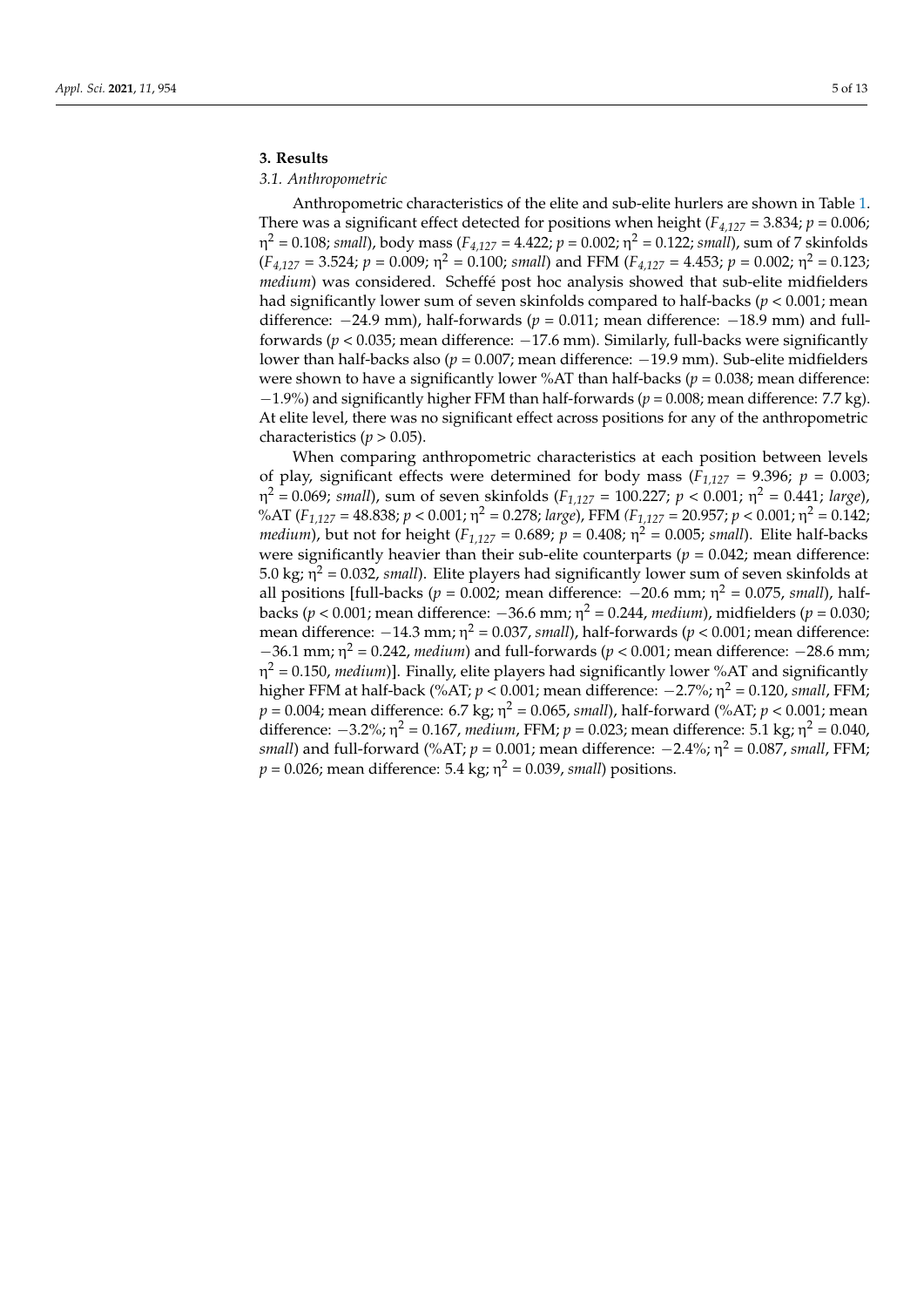<span id="page-8-0"></span>

| Anthropometric<br>Characteristics | Level     | <b>Full-Back</b>                          | Half-Back                                 | Midfield                                  | Half-Forward                              | <b>Full-Forward</b>                        |  |  |  |
|-----------------------------------|-----------|-------------------------------------------|-------------------------------------------|-------------------------------------------|-------------------------------------------|--------------------------------------------|--|--|--|
|                                   | Elite     | $179.6 \pm 3.7$ (176.4, 182.7)            | $183.7 \pm 5.9$ (180.8, 186.6)            | $183.5 \pm 4.4$ (180.2, 186.8)            | $181.8 \pm 6.3$ (179.0, 184.6)            | $180.7 \pm 5.5$ (177.8, 183.6)             |  |  |  |
| Height (cm)                       | Sub-elite | $182.0 \pm 6.4$ (179.1, 184.9) c          | $182.0 \pm 4.1$ (179.6, 184.5) c          | $187.8 \pm 6.3$ (185.0, 190.6) abde       | $180.6 \pm 4.8$ (178.0, 183.1) c          | $180.7 \pm 5.1$ (177.9, 183.5) c           |  |  |  |
|                                   | Elite     | $84.1 \pm 6.7$ (80.1, 88.1)               | $86.2 \pm 4.1$ (82.6, 89.9) *             | $88.2 \pm 4.4$ (84.0, 92.3)               | $81.6 \pm 5.8$ (78.1, 85.1)               | $87.5 \pm 8.6$ (83.9, 91.2)                |  |  |  |
| Body mass (kg)                    | Sub-elite | $80.4 \pm 7.5$ (76.8, 84.1)               | $81.2 \pm 5.6$ (78.1, 84.3)               | $85.8 \pm 8.9$ (82.2, 89.3) d             | $78.7 \pm 6.6$ (75.5, 81.9) c             | $83.7 \pm 6.6$ (80.2, 87.3)                |  |  |  |
| Sum of 7 skinfolds (mm)           | Elite     | $50.7 \pm 8.7$ (41.4, 60.1) *             | $54.6 \pm 16.0$ (46.0, 63.2) **           | $52.1 \pm 8.3$ (42.2, 61.9) *             | $49.1 \pm 8.3$ (40.8, 57.4) <sup>**</sup> | $55.4 \pm 18.4$ (46.7, 64.0) <sup>**</sup> |  |  |  |
|                                   | Sub-elite | $71.3 \pm 15.0$ (62.7, 80.0) b            | $91.2 \pm 25.4$ (83.9, 98.5) ac           | $66.3 \pm 13.1$ (58.0, 74.6) bde          | $85.2 \pm 15.2$ (77.7, 92.7) c            | $84.0 \pm 13.4$ (75.7, 92.3) c             |  |  |  |
|                                   | Elite     | $9.7 \pm 1.0$ (8.6, 10.7)                 | $10.0 \pm 2.3$ (9.0, 11.0) **             | $9.8 \pm 1.2$ (8.7, 10.9)                 | $9.3 \pm 1.6$ (8.4, 10.2) **              | $9.8 \pm 1.8$ (8.9, 10.8) **               |  |  |  |
| Adiposity (%AT)                   | Sub-elite | $11.1 \pm 1.4$ (10.1, 12.0)               | $12.7 \pm 2.7$ (11.9, 13.5) c             | $10.8 \pm 1.4$ (9.9. 11.8) b              | $12.5 \pm 1.8$ (11.7, 13.4)               | $12.2 \pm 1.1$ (11.3, 13.1)                |  |  |  |
| Fat-free mass (kg)                | Elite     | $75.9 \pm 5.6$ (72.2, 79.6)               | $77.6 \pm 4.5$ (74.2, 81.0) *             | $79.5 \pm 4.2$ (75.7, 83.4)               | $74.0 \pm 5.4$ (70.7, 77.3) *             | $79.0 \pm 8.1$ (75.6, 82.4) <sup>*</sup>   |  |  |  |
|                                   | Sub-elite | $71.5 \pm 6.5$ (68.1, 74.9)               | $70.9 \pm 5.3$ (68.0, 73.8)               | $76.6 \pm 8.7$ (73.3, 79.8) d             | $68.9 \pm 6.0$ (65.9, 71.8) c             | $73.6 \pm 6.0$ (70.3, 76.8)                |  |  |  |
| Performance<br>Characteristics    |           |                                           |                                           |                                           |                                           |                                            |  |  |  |
|                                   | Elite     | $45.1 \pm 5.1$ (41.0, 49.2) <sup>**</sup> | $43.5 \pm 4.0$ (39.8, 47.3) <sup>**</sup> | $45.0 \pm 3.7$ (40.7, 49.3) <sup>**</sup> | $42.2 \pm 4.4$ (38.6, 45.8) <sup>**</sup> | $43.6 \pm 7.8$ (39.9, 47.4) **             |  |  |  |
| CMJ height (cm)                   | Sub-elite | $27.9 \pm 7.8$ (24.2, 31.7)               | $31.3 \pm 6.1$ (28.1, 34.5)               | $30.2 \pm 9.7$ (26.6, 33.9)               | $29.7 \pm 7.5$ (26.4, 32.9)               | $30.0 \pm 8.4$ (26.4, 33.7)                |  |  |  |
|                                   | Elite     | $4492 \pm 416$ (4197, 4787) <sup>**</sup> | $4494 \pm 270$ (4222, 4765) <sup>**</sup> | $4673 \pm 370$ (4363, 4983) <sup>**</sup> | $4199 \pm 267$ (3937, 4460) <sup>**</sup> | $4559 \pm 753$ (4287, 4830) <sup>**</sup>  |  |  |  |
| $CMJ$ PP $(W)$                    | Sub-elite | $3284 \pm 535$ (3012, 3555)               | $3524 \pm 386$ (3293, 3755)               | $3666 \pm 654$ (3404, 3928)               | $3311 \pm 552$ (3073, 3548)               | $3561 \pm 490$ (3299, 3823)                |  |  |  |
|                                   | Elite     | $53.5 \pm 3.8$ (50.5, 56.4) <sup>**</sup> | $52.2 \pm 2.9$ (49.4, 54.9) <sup>**</sup> | $53.0 \pm 2.4$ (49.9, 56.1) **            | $51.6 \pm 3.5$ (49.0, 54.2) <sup>**</sup> | $51.9 \pm 5.4$ (49.2, 54.6) **             |  |  |  |
| CMJ RPP $(W \cdot kg^{-1})$       | Sub-elite | $40.9 \pm 5.7$ (38.2, 43.6)               | $43.4 \pm 4.4$ (41.1, 45.7)               | $42.8 \pm 6.5$ (40.2, 45.4)               | $42.0 \pm 6.0$ (39.6, 44.4)               | $42.7 \pm 5.9$ (40.0, 46.3)                |  |  |  |
| Acceleration-5 m (s)              | Elite     | $1.10 \pm 0.06$ (0.96, 1.23)              | $1.09 \pm 0.04$ (0.97, 1.21) *            | $1.11 \pm 0.09$ (0.96, 1.25)              | $1.08 \pm 0.09$ (0.96, 1.20)              | $1.11 \pm 0.11$ (0.98, 1.23)               |  |  |  |
|                                   | Sub-elite | $1.21 \pm 0.30$ (1.08, 1.33)              | $1.29 \pm 0.32$ (1.18, 1.39)              | $1.19 \pm 0.32$ (1.07, 1.31)              | $1.14 \pm 0.25$ (1.03, 1.25)              | $1.22 \pm 0.29$ (1.10, 1.34)               |  |  |  |
| Acceleration- $10 \text{ m}$ (s)  | Elite     | $1.81 \pm 0.05$ (1.67, 1.95)              | $1.83 \pm 0.07$ (1.70, 1.96) *            | $1.84 \pm 0.08$ (1.69, 1.98)              | $1.82 \pm 0.05$ (1.70, 1.95)              | $1.84 \pm 0.05$ (1.71, 1.96)               |  |  |  |
|                                   | Sub-elite | $1.93 \pm 0.30$ (1.80, 2.06)              | $2.02 \pm 0.32$ (1.91, 2.13)              | $1.91 \pm 0.32$ (1.79, 2.04)              | $1.91 \pm 0.28$ (1.79, 2.02)              | $1.95 \pm 0.33$ (1.82, 2.07)               |  |  |  |
| Acceleration-20 m (s)             | Elite     | $3.08 \pm 0.12$ (2.93, 3.22)              | $3.13 \pm 0.08$ (2.99, 3.26) *            | $3.14 \pm 0.14$ (2.99, 3.29)              | $3.11 \pm 0.09$ (2.98, 3.24)              | $3.10 \pm 0.10$ (2.97, 3.23)               |  |  |  |
|                                   | Sub-elite | $3.20 \pm 0.29$ (3.06, 3.33)              | $3.34 \pm 0.32$ (3.22, 3.45)              | $3.18 \pm 0.34$ (3.05, 3.31)              | $3.19 \pm 0.30$ (3.07, 3.31)              | $3.20 \pm 0.31$ (3.07, 3.32)               |  |  |  |
| Yo-Yo IRT1 $(m)$                  | Elite     | $2251 \pm 339$ (2013, 2489) <sup>*</sup>  | $2305 \pm 308$ (2085, 2524) **            | $2588 \pm 174$ (2338, 2838) <sup>**</sup> | $2286 \pm 364$ (2075, 2497) <sup>**</sup> | $2234 \pm 293$ (2015, 2453) <sup>**</sup>  |  |  |  |
|                                   | Sub-elite | $1772 \pm 597$ (1553, 1991)               | $1751 \pm 427$ (1565, 1937)               | $1854 \pm 461$ (1643, 2065)               | $1671 \pm 354$ (1479, 1862)               | $1529 \pm 464$ (1317, 1740)                |  |  |  |

Table 1. Anthropometric and performance profiles of hurlers with respect to position and level of play. Data presented as mean  $\pm$  standard deviation (SD), 95% confidence intervals. Within the same level, significantly different from a—full-backs; b—half-backs; c—midfield; d—half-forward; e—full-forward. Significant difference between levels at respective positions =  $*(p < 0.05)$ , \*\* ( $p < 0.001$ ).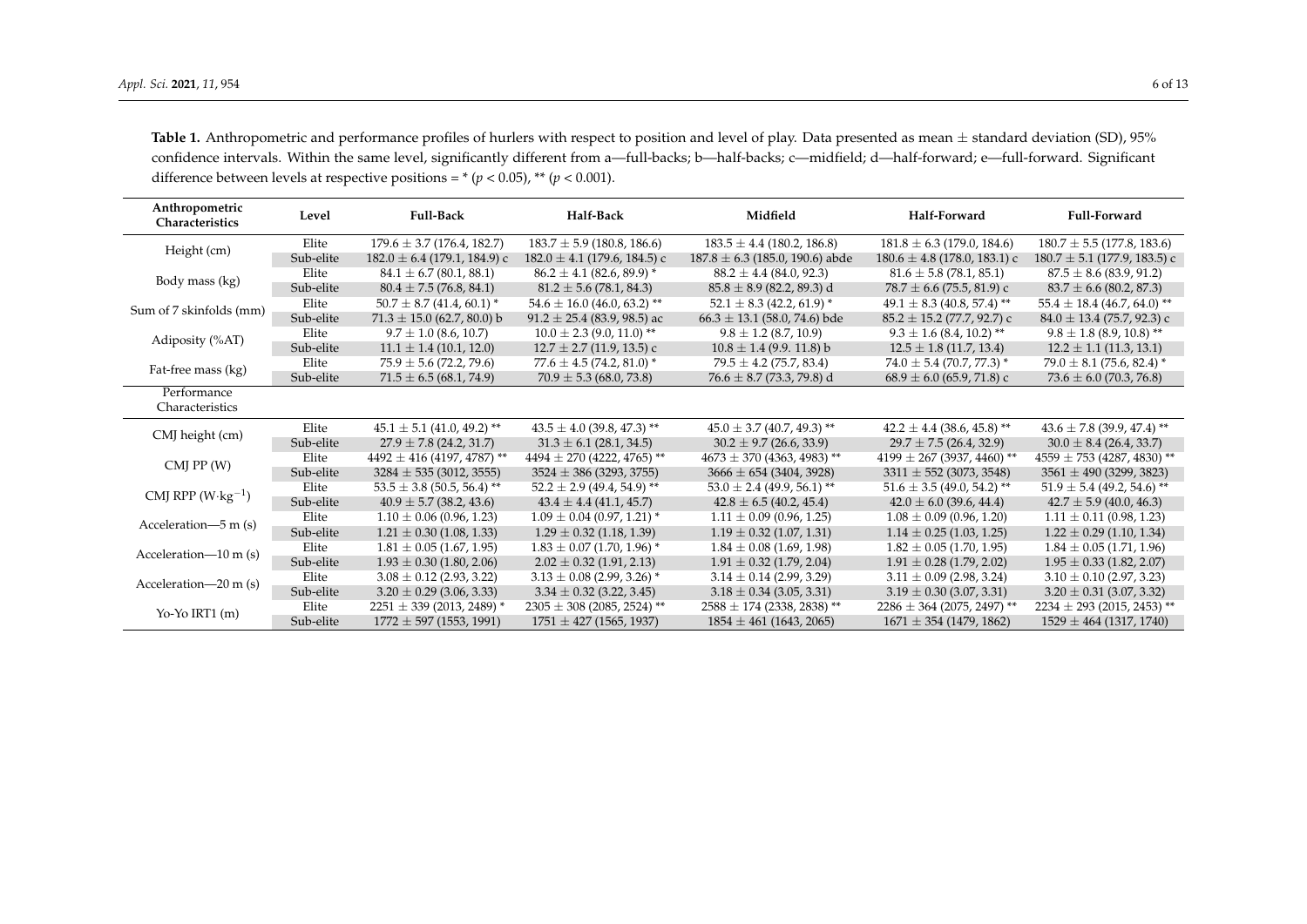#### *3.2. Performance*

Performance characteristics of the elite and sub-elite hurlers are shown in Table [1.](#page-8-0) At each respective level, there was no significant difference between individual positions for any of the performance characteristics; CMJ height ( $F_{4,127}$  = 0.275;  $p$  = 0.894;  $\eta^2$  = 0.009; *small*), CMJ PP (*F4,127* = 2.832; *p* = 0.053; η <sup>2</sup> = 0.082; *small*), CMJ RPP (*F4,127* = 0.236; *p* = 0.917;  $η<sup>2</sup> = 0.007$ ; *small*), 5 m acceleration ( $F<sub>4,127</sub> = 0.463$ ;  $p = 0.763$ ;  $η<sup>2</sup> = 0.014$ ; *small*), 10 m acceleration ( $F_{4,127} = 0.362$ ;  $p = 0.835$ ;  $\eta^2 = 0.011$ ; *small*), 20 m acceleration ( $F_{4,127} = 0.690$ ;  $p = 0.601$ ;  $\eta^2 = 0.021$ ; *small*) and Yo-Yo IRT1 ( $F_{4,127} = 2.383$ ;  $p = 0.055$ ;  $\eta^2 = 0.070$ ; *small*).

When comparing performance characteristics at each position between levels of play, significant effects were determined for CMJ height ( $F_{1,127} = 140.683$ ;  $p < 0.001$ ;  $\eta^2 = 0.526$ ; *large*), CMJ PP (*F1,127* = 139.914; *p* < 0.001; η <sup>2</sup> = 0.524; *large*), CMJ RPP (*F1,127* = 137.418; *p* < 0.001; η <sup>2</sup> = 0.520; *large*), 5 m acceleration (*F1,127* = 8.158; *p* = 0.005; η <sup>2</sup> = 0.060; *small*), 10 m acceleration ( $F_{1,127} = 8.126$ ;  $p = 0.005$ ;  $\eta^2 = 0.060$ ; *small*), 20 m acceleration ( $F_{1,127} = 6.612$ ; *p* = 0.011; η <sup>2</sup> = 0.049; *small*) and Yo-Yo IRT1 (*F1,127* = 79.592; *p* < 0.001; η <sup>2</sup> = 0.385; *large*). Elite level players were shown to have significantly greater jump performance than their sub-elite counterparts across all positions; CMJ height [full-backs (*p* < 0.001; mean difference: 17.2 cm;  $\eta^2$  = 0.228, *medium*), half-backs ( $p < 0.001$ ; mean difference: 12.3 cm; η <sup>2</sup> = 0.160, *medium*), midfielders (*p* < 0.001; mean difference: 14.8 cm; η <sup>2</sup> = 0.176, *medium*), half-forwards (*p* < 0.001; mean difference: 12.6 cm; η <sup>2</sup> = 0.169, *medium*), and full-forwards (*p* < 0.001; mean difference: 13.6 cm; η <sup>2</sup> = 0.173, *medium*)], CMJ PP [full-backs (*p* < 0.001; mean difference: 1208 W;  $\eta^2$  = 0.219*, medium*), half-backs ( $p$  < 0.001; mean difference: 969 W; η <sup>2</sup> = 0.186, *medium*), midfielders (*p* < 0.001; mean difference: 1007 W; η <sup>2</sup> = 0.160, *medium*), half-forwards (*p* < 0.001; mean difference: 888 W; η <sup>2</sup> = 0.163, *medium*) and full-forwards (*p* < 0.001; mean difference: 998 W; η <sup>2</sup> = 0.177, *medium*)], and CMJ RPP [full-backs (*p* < 0.001; mean difference:  $12.6 \text{ W} \cdot \text{kg}^{-1}$ ;  $\eta^2 = 0.233$ , *medium*), half-backs ( $p < 0.001$ ; mean difference: 8.7 W⋅kg<sup>-1</sup>; η<sup>2</sup> = 0.156, *medium*), midfielders (*p* < 0.001; mean difference: 10.1 W⋅kg<sup>-1</sup>; η<sup>2</sup> = 0.161, *medium*), half-forwards (*p* < 0.001; mean difference: 9.6 W·kg<sup>-1</sup>; η<sup>2</sup> = 0.185, *medium*), and full-forwards (*p* < 0.001; mean difference: 9.2 W⋅kg<sup>-1</sup>; η<sup>2</sup> = 0.156, *medium*)]. Finally, elite level players at all positions had significantly greater Yo-Yo IRT1 scores compared to their sub-elite counterparts [full-backs (*p* = 0.004; mean difference: 479 m; η <sup>2</sup> = 0.063, *small*), half-backs (*p* < 0.001; mean difference: 554 m; η <sup>2</sup> = 0.102, *small*), midfielders (*p* < 0.001; mean difference: 734 m; η <sup>2</sup> = 0.134, *medium*), half-forwards (*p* < 0.001; mean difference: 615 m;  $\eta^2$  = 0.125, *medium*), and full-forwards ( $p < 0.001$ ; mean difference: 705 m; η <sup>2</sup> = 0.142, *medium*)] (Figure [1\)](#page-10-0).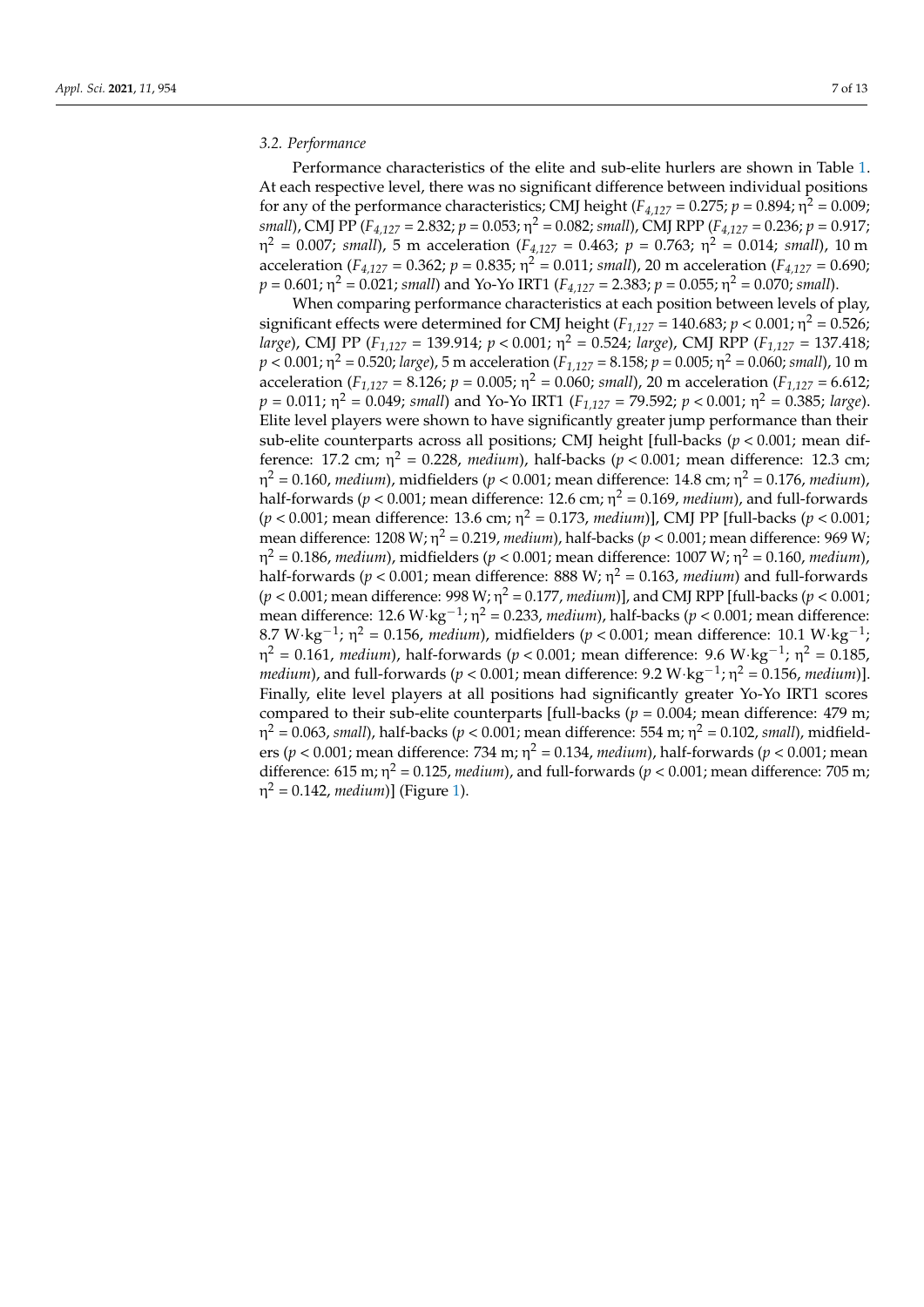<span id="page-10-0"></span>

Figure 1. Yo-yo intermittent recovery test level 1 (Yo-Yo IRT1) distance (m) across hurlers with respect to position and level of play. Data presented as mean  $\pm$  standard deviation (SD). Significantly greater than sub-elite at respective positions =  $*$  $(p < 0.05)$ , \*\*  $(p < 0.001)$ .

#### $T_{\text{S}}$  the differences in anti-field the differences in anti-field  $\epsilon$ **4. Discussion**

The current study aimed to identify the differences in anthropometric and performance characteristics between elite and sub-elite hurling players with respect to position and level of play. The study is the first to provide a comparative view of the performance profiles across both elite and sub-elite levels of play. The main findings of the investigation show that elite hurlers have significantly greater Yo-Yo IRT1 performance compared to the sub-elite hurlers across all positions. Additionally, across all positions, elite hurlers were shown to have significantly greater jump performance, peak power and relative peak power compared to the sub-elite. Furthermore, at the elite level, players had a significantly lower sum of seven skinfolds across all positions, with the elite hurlers also having a significantly lower %AT and greater FFM at half-back, half-forward and full-forward compared to the sub-elite. Fewer differences were reported when acceleration profiles were considered, where elite half-backs performed significantly better across 5 m. 10 m and 20 m distances compared to the sub-elite. Finally, elite half-backs were heavier than their sub-elite counterparts while no differences between levels were reported for height. In line with previous work at the elite level, no positional differences were observed across all anthropometric characteristics [\[10\]](#page-14-9). In contrast to this work, we observed no significant  $\frac{1}{\sqrt{2}}$ differences when performance characteristics were considered. The current investigation is the first to provide normative data for performance profiles of the sub-elite level (Table [1\)](#page-8-0).

It is important to consider the differences at an organizational level between elite and <br>
It is important to consider the differences at an organizational level between elite and sub-elite hurling and how these differences may contribute to the significant variations of the significant variations of the significant variations of the significant variations of the significant variations of the signif of anthropometric and performance characteristics. It is widely recognized that at the elitelevel preparatory measures for respective squads border professional levels, while at the the sub-elite level, an amateur ethos remains inherent [\[7](#page-14-6)[,8\]](#page-14-7). Backroom and performance sub-elite level, an amateur ethos remains inherent [7,8]. Backroom and performance staff at the elite level routinely consist of a team manager, several selectors, a skills coach, at the elite level routinely consist of a team manager, several selectors, a skills coach, qual-qualified nutritionist, sports scientist, strength and conditioning coach, and additional ified nutritionist, sports scientist, strength and conditioning coach, and additional support support staff to prepare players for competition [\[7](#page-14-6)[,8\]](#page-14-7). At the sub-elite level, coherent implementation of strength and conditioning, sports science and nutritional support has tion of strength and conditioning, sports science and nutritional support has yet to be yet to be achieved, due in part to the financial disparity between levels [\[6\]](#page-14-5). The consistent  $\frac{1}{2}$  current of propertions programming levels  $\alpha$ , a more repust and powerful at let  $\alpha$ . support of preparatory programming leads to a more robust and powerful athlete [\[6\]](#page-14-5). elite-level preparatory measures for respective squads border professional levels, while at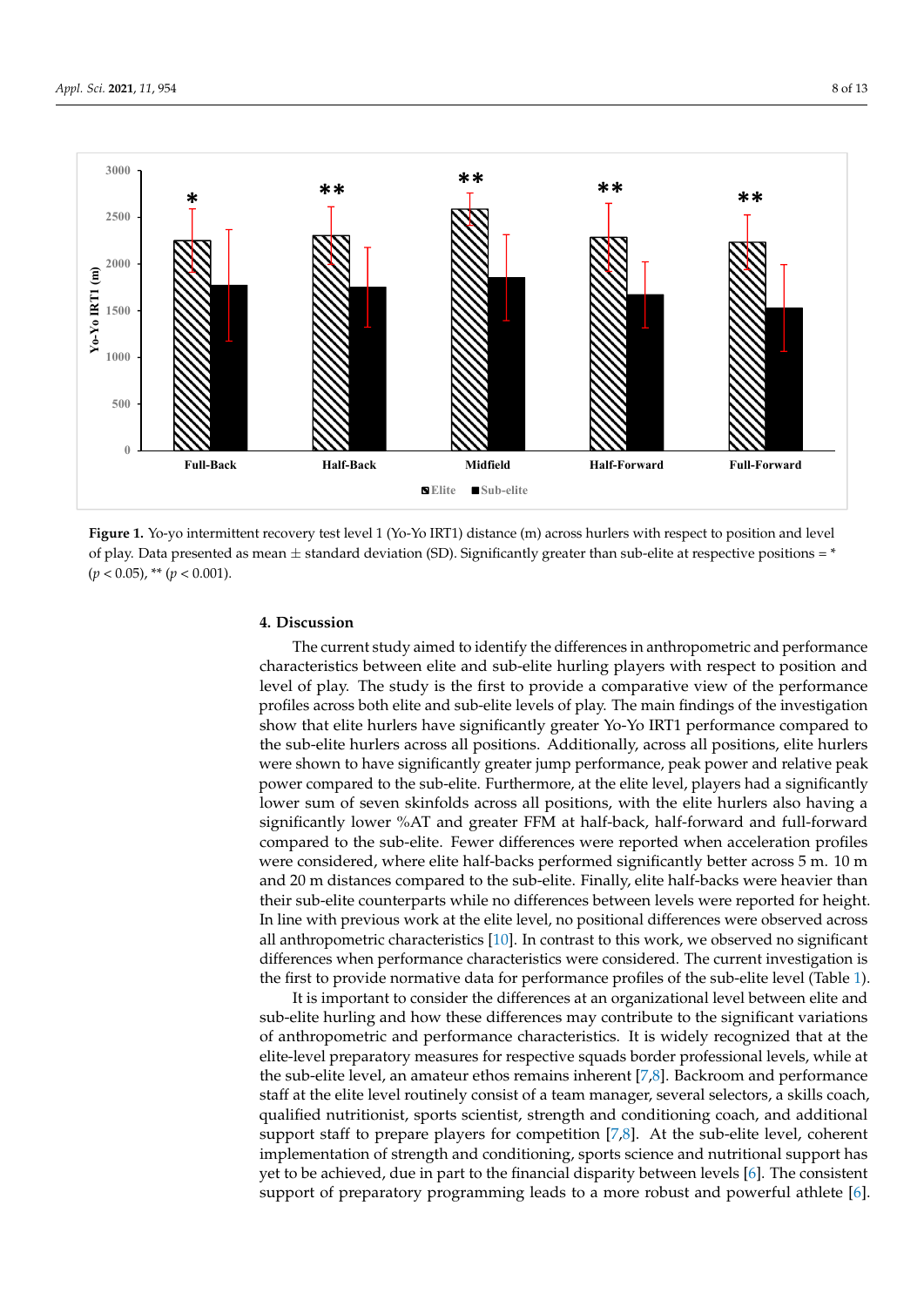At elite-level, this dose of coherent strength training is provided on a consistent training program with players who have represented elite teams for a number of years likely to have a superior baseline training status compared to the typical sub-elite player profile. In contrast, at the sub-elite level, it is considered that training prescription and adaptation are not being maximized to the same extent. Superior jump performance, lower limb power, and acceleration profiles are all evident within this study, with strength and power training a likely contributor to this development. Furthermore, at the elite level, most teams employ a qualified nutritionist to provide educational advice surrounding food intake, hydration strategies and fuel for recovery at a personal and team level. Seasonal monitoring of body composition is common [\[28](#page-15-1)[,29\]](#page-15-2), with significant efforts to improve anthropometric profiles in relation to post-training food and players' weekly meal considerations applied by team nutritionists. With this increased focus on the nutritional aspect of players' development at the elite level, it was expected that elite hurlers would perform significantly better when anthropometric testing was considered within this study.

Previous research has indicated that elite hurlers are relatively heterogeneous with respect to body size [\[10\]](#page-14-9). Within this study, there were minimal differences at the elite level when height and body mass were considered, although the taller players were still centered across transitional lines of the field (half-back and midfield). These positions are still associated with winning primary possession, a key factor when puck-outs and restarts are considered. At the sub-elite level, this heterogenous trend was more pronounced, with midfielders significantly taller than full-backs (5.8 cm), half-backs (5.8 cm), halfforwards (7.2 cm), and full-forwards (7.1 cm) (all values mean difference). Differences in body mass were minimal across positions. However, it was noticeable that players were heavier, but also leaner at the elite level. Practitioners may consider the manipulation of players' body composition important, as key performance characteristics, including speed, endurance, strength, and power, can be directly influenced by variations in adiposity and lean body mass [\[30,](#page-15-3)[31\]](#page-15-4). Our data shows that at each independent level, there were further positional differences at the sub-elite level regarding the sum of seven skinfolds, %AT and FFM. Sub-elite midfielders had significantly reduced skinfolds compared to half-backs (−24.9 mm), half-forwards (−18.9 mm) and full-forwards (−17.6 mm), with full-backs having less than half-backs also (−19.9 mm). Additionally, sub-elite midfielders had reduced %AT compared to half-backs (−1.9%), while midfielders had greater estimations of FFM than half-forwards (9.7 kg). Elite level players had a significantly lower sum of seven skinfolds across all five positional lines, with differences ranging from 15–37 mm. At half-back, half-forward, and full-forward elite players decreased %AT (2.4–3.7%) and increased FFM (5.1–6.7 kg). The consistent implementation of preparatory programs at the elite level, coupled with increased running performance demands and increased nutritional considerations, may explain the consistent decrease in skinfolds and adiposity while seeing an increase in FFM across elite positions [\[6](#page-14-5)[,9\]](#page-14-8). This increase in FFM can reflect positively in terms of muscular density and force production, which can, in turn, result in superior speed, power and jump performance during competitive play [\[32,](#page-15-5)[33\]](#page-15-6).

Similar to most field-based team sports, possession of the ball (sliothar) is a key determinant to the outcome of the game, as the team in possession has the ability to score while essentially preventing the opposition from scoring. One of the most important aspects of hurling match-play is the ability to win primary possession in contested aerial duals, with the art of "high fielding" considered a particularly important skill to develop [\[1,](#page-14-0)[2,](#page-14-1)[4\]](#page-14-3). The decrease in adiposity at the elite level would likely have pre-empted a disparity in lower limb power output due to the enhancement in a player's power to weight ratio [\[7\]](#page-14-6). We observed no significant differences across positions at each level individually when CMJ, CMJ PP and CMJ RPP were considered. While not significant, a hierarchical trend was still evident with the transitional line's performance improved. This was in agreement with previous literature for the elite hurlers [\[10\]](#page-14-9). Interestingly, CMJ performance was lower than previously reported profiling results at the elite level [\[10\]](#page-14-9); this can potentially be explained by an increase in the tactical approach in the game nowadays. Teams are more conscious of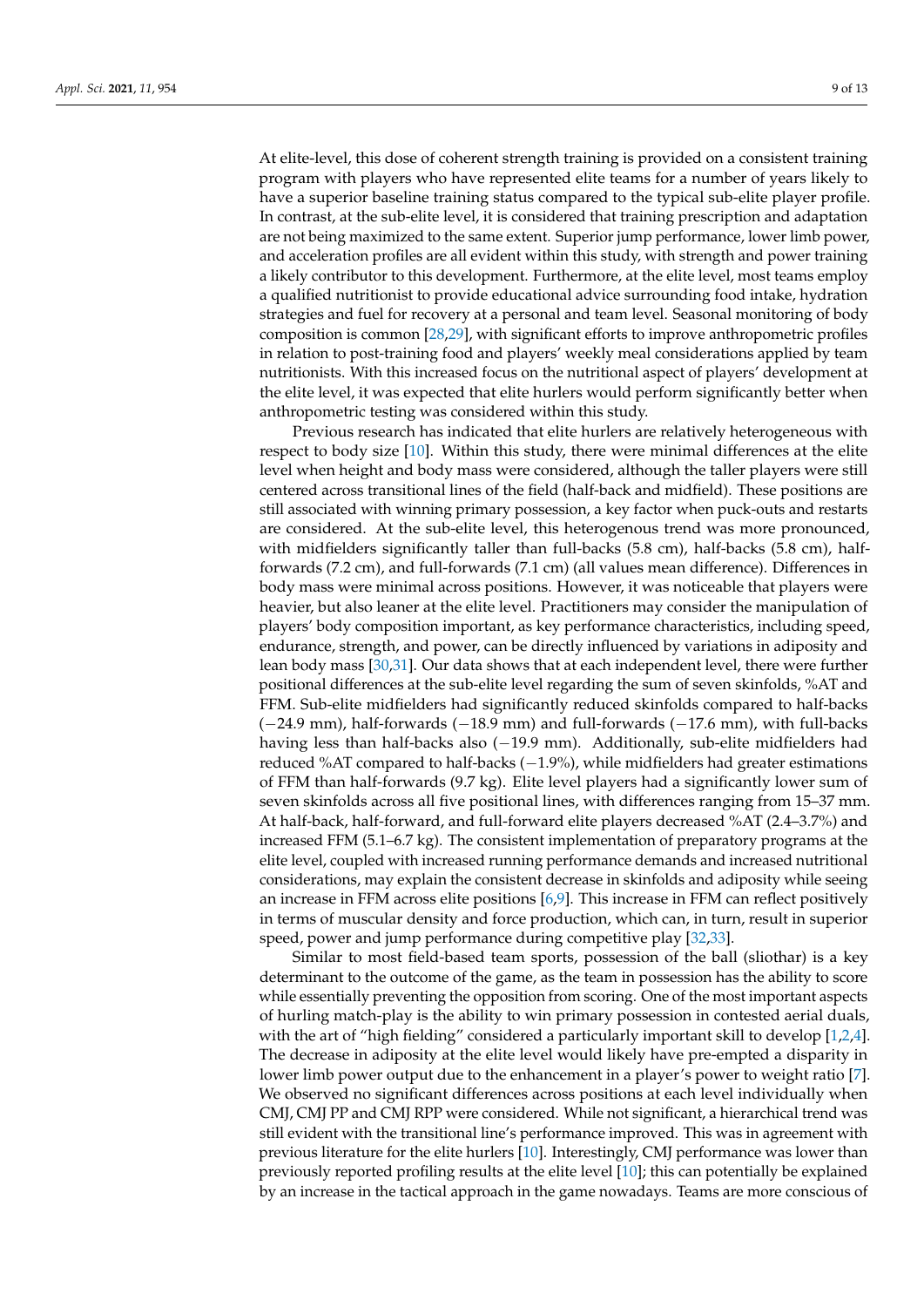retaining possession and utilizing short puck-outs and a short passing game, resulting in a reduction of aimless long deliveries where a greater dependency was placed on aerial duals. This has developed into an aim to create space in the inside forward lines where the forwards come onto the ball on the move making it increasingly difficult for backs to spoil possession. Elite players across all positions had significantly greater CMJ, CMJ PP and CMJ RPP compared to the sub-elite. Specifically, ranges of development at the elite level were 12.3–17.2 cm greater CMJ, 888–1208 W greater PP and 8.7–12.6 W⋅kg<sup>-1</sup> greater RPP. This disparity between levels may be attributed to the increase in FFM at the elite level. Additionally, the degree of consistent preparatory support at the elite level will lead to increased strength and power development. There is a considerable effort at the elite level to prioritize the design and structure of training programs that are implemented to improve the strength, power, speed, and endurance capacities of the elite player. A recurring theme is that this level of expertise and application regarding strength training programs is not apparent at the sub-elite level.

Improving the aerobic fitness levels of players is a primary consideration for practitioners given that this component is associated with a reduction in injury risk within intermittent team sports [\[34,](#page-15-7)[35\]](#page-15-8) and has been correlated with an improved ability to perform repeated sprints and high-intensity actions both with and without possession [\[36](#page-15-9)[,37\]](#page-15-10). Previous literature has acknowledged the Yo-Yo IRT1 as a reliable assessment of intermittent running capacity within field sports as it correlates with high-intensity running during games and is sensitive to training [\[19,](#page-14-18)[20,](#page-14-19)[38\]](#page-15-11). Recently, the running demands of the elite and sub-elite match play have been quantified  $[2,4,9]$  $[2,4,9]$  $[2,4,9]$ . Positional differences have been presented at the elite level [\[2](#page-14-1)[,4\]](#page-14-3), while only team average demands have been reported for the sub-elite level to date [\[9\]](#page-14-8). At the elite level, half-backs (TD:  $8516 \pm 801$  m; HSR:  $1086 \pm 385$  m), midfielders (TD:  $8679 \pm 669$  m; HSR:  $954 \pm 191$  m) and half-forwards (TD:  $8217 \pm 609$  m; HSR:  $954 \pm 185$  m) were reported to achieve the highest running demands compared to full-back and full-forward [\[2\]](#page-14-1). As HSR is considered important during hurling match-play, evaluating the intermittent running capacity of players can identify players suitable for specific playing positions and can also allow coaches to identify players who need to improve this HSR capacity through intervention resulting in a more proficient player. While not statistically significant, we observed a hierarchical trend for intermittent running performance at each level. At both levels, midfielders completed the most distance (elite; 2588  $\pm$  174 m, sub-elite; 1854  $\pm$  461 m), with the elite half-backs and half-forwards completing more distance than full-backs and full-forwards. Interestingly, at the sub-elite level, full-backs completed the greatest distance after midfielders. When differences between levels were considered, elite level players at all positions completed significantly more distance than sub-elite. At a global level, elite players completed  $2322 \pm 322$  m while the sub-elite completed 1715  $\pm$  459 m. Differences in position between levels ranged from 479 m–734 m. Similar to the aforementioned results, there was a significant disparity between levels for Yo-Yo IRT1 performance. While global positioning system (GPS) use is rare at the sub-elite level with only the more financially secure teams able to avail of the technology, at the elite level, the coherent use of GPS technology to quantify training and monitor players is widely recognized. GPS- and running-load prescription allow practitioners to task the elite players with specific loads at varying percentages to work at a high-intensity threshold during selected training drills. This increased exposure to higher running demands in a controlled environment (the use of live GPS systems allows players to attain specific targets) can result in improved tolerance and capacity for highspeed running. This consistent exposure to chronic training demands that are planned and prescribed appropriately allows the elite player to develop running capacity with these advantages not as readily available to the sub-elite.

The current study should not be considered without acknowledgment of specific limitations. The estimation of adiposity, while measured following the standard ISAK protocols, was based on skinfold measurements. This was completed within an acceptable error of measurement and in line with several previous studies [\[7,](#page-14-6)[8,](#page-14-7)[10,](#page-14-9)[39\]](#page-15-12); however,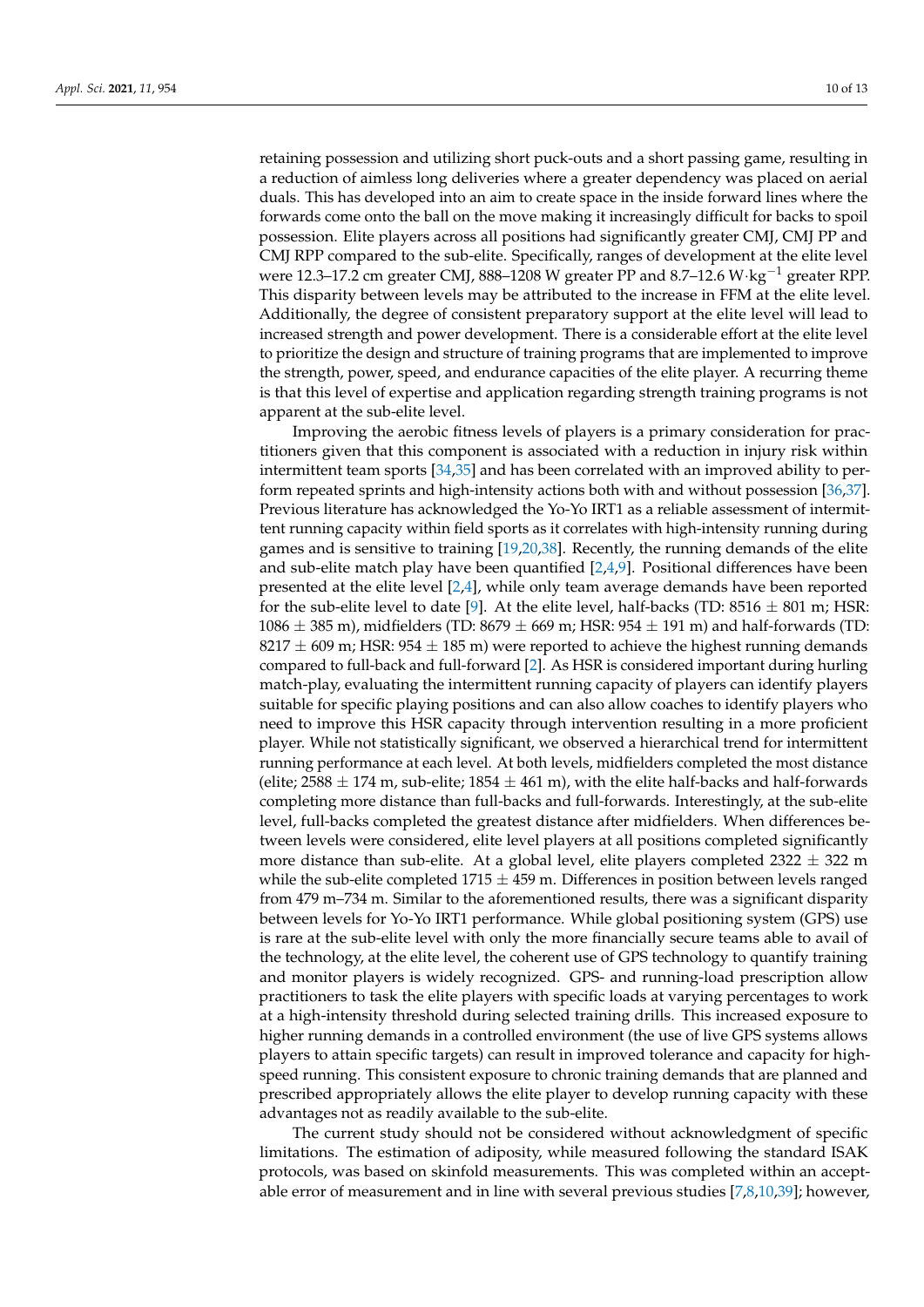there nevertheless is the possibility for human error to affect results. In contrast, the use of dual-energy X-ray absorptiometry (DXA) testing is considered the gold-standard measurement for body composition analysis [\[40\]](#page-15-13). The current study was not able to include DXA scans due to the associated financial cost. Furthermore, the absence of seasonal variations as a component of this study is also considered a limitation. The practical benefits of providing a benchmark for practitioners for both elite and sub-elite levels have been discussed above. However, the inclusion of seasonal variations would provide analysis on the specific changes that accrue throughout a season following the implementation of varying preparatory programs combined with the implications of competitive match-play as the season progresses from pre to mid to late season. Finally, while the comparative data are beneficial as it can provide a baseline for active practitioners who are currently working with teams to compare their data towards, this study is ultimately comprised of two elite and three sub-elite squads. As such, it can be considered a direct case study analysis of the teams involved. Future research should consider the inclusion of seasonal variations at both levels along with trying to attribute a national-level analysis of hurlers by including participants from an increased number of the elite and sub-elite teams.

#### **5. Conclusions**

The current study is the first to compare the specific anthropometric and performance profiles of the elite and sub-elite hurling players with respect to position and level of play. The normative data provided for the elite and sub-elite hurlers in the current study can allow practitioners to evaluate their respective squads at each level alongside corresponding baseline profiles. The main findings were that elite hurlers had significantly improved anthropometric and performance characteristics than their sub-elite counterparts. Elite players displayed a superior level of development with a lower sum of seven skinfolds, greater jump performance and Yo-Yo IRT1 performance across all positional lines of play. Additionally, elite half-backs, half-forwards and full-forwards had significantly lower %AT and greater levels of FFM compared to the sub-elite. Players at the sub-elite level can essentially transition between sub-elite and elite all year based on the understanding of "open panels" for selection. Coaches should consider further implementation of specific testing parameters at the sub-elite level to identify positional profiles, allowing for more accurate and applied planning and prescription of training modalities to improve performance levels. Coaches and practitioners may use these data to understand the significant contrast between levels. The careful and gradual transition from the sub-elite-to-elite level with an improved understanding of the planning and prescribing of training load can potentially modify injury risk as the difference in physical and performance characteristics appears evident. While previous literature has highlighted the disparity in time involved at the elite level regarding the number of weekly sessions, recent insight would indicate that it is not the amount of time being spent preparing teams but the quality of this preparation that should be focused on. The support provision at the elite level with respect to nutritional education, conditioning and application, sport science support with the increased nuance of GPS technology, and performance analysis supersedes the preparation at the sub-elite level. Ultimately this work provides a snapshot of the growing disparity between levels and suggests that the transition of players from the sub-elite to the elite level requires increased planning and consideration to make the transition safe for players while also improving the readiness to perform successfully at the elite level.

**Author Contributions:** J.K., S.M., D.Y. and K.C. designed the study. Data collection was completed by J.K. and S.M. Data analysis was completed by J.K., S.M., C.K. and K.C. Interpretation and manuscript preparation was conducted by J.K., K.C. and G.C. and supported by all authors. All authors have read and agreed to the published version of the manuscript.

**Funding:** Research funding Technological University Dublin, Tallaght Campus. JK receives Presidents Research Award, 2018–2020.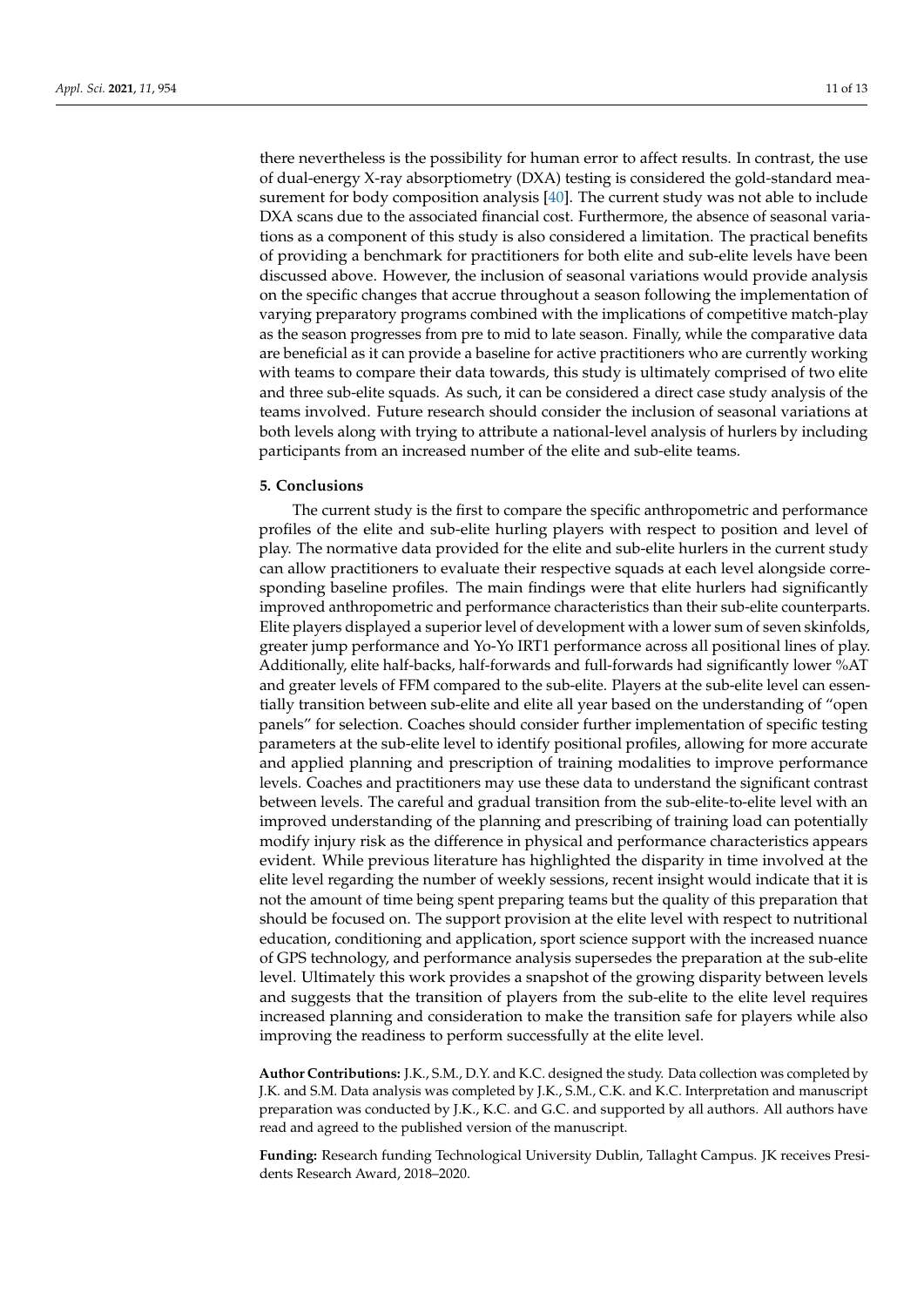**Institutional Review Board Statement:** The study was conducted according to the guidelines of the Declaration of Helsinki, and approved by the Institutional Ethics Committee of Technological University Dublin (Approval number; REC-PG4-20718, Date approved; 25 July 2018).

**Informed Consent Statement:** Informed consent was obtained for this research.

**Acknowledgments:** The author would like to thank all the players, coaches and teams who participated in this research study.

**Conflicts of Interest:** The authors declare no conflict of interest regarding this study.

#### **References**

- <span id="page-14-0"></span>1. Reilly, T.; Collins, K. Science and the Gaelic sports: Gaelic football and hurling. *Eur. J. Sport Sci.* **2008**, *8*, 231–240. [\[CrossRef\]](http://doi.org/10.1080/17461390802251851)
- <span id="page-14-1"></span>2. Young, D.; Beato, M.; Mourot, L.; Coratella, G. Match-Play Temporal and Position-Specific Physical and Physiological Demands of Senior Hurlers. *J. Strength Cond. Res.* **2020**, *34*, 1759–1768. [\[CrossRef\]](http://doi.org/10.1519/JSC.0000000000002844) [\[PubMed\]](http://www.ncbi.nlm.nih.gov/pubmed/30676391)
- <span id="page-14-2"></span>3. Malone, S.; Hughes, B.; Reilly, D.K.C.T.; Akubat, I. Methods of Monitoring Training Load and Their Association with Changes Across Fitness Measures in Hurling Players. *J. Strength Cond. Res.* **2020**, *34*, 225–234. [\[CrossRef\]](http://doi.org/10.1519/JSC.0000000000002655)
- <span id="page-14-3"></span>4. Reilly, D.K.C.T.; McRobert, A.; Morton, J.P.; Sullivan, D.O.; Doran, D.A. The Work-Rate of Elite Hurling Match-Play. *J. Strength Cond. Res.* **2018**, *32*, 805–811. [\[CrossRef\]](http://doi.org/10.1519/jsc.0000000000001822)
- <span id="page-14-4"></span>5. Young, D.; Coratella, G.; Malone, S.; Collins, K.; Mourot, L.; Beato, M. The match-play sprint performance of elite senior hurlers during competitive games. *PLoS ONE* **2019**, *14*, e0215156. [\[CrossRef\]](http://doi.org/10.1371/journal.pone.0215156) [\[PubMed\]](http://www.ncbi.nlm.nih.gov/pubmed/31017921)
- <span id="page-14-5"></span>6. Mullane, M.; Turner, A.; Bishop, C. Strength and Conditioning Considerations for Hurling. *Strength Cond. J.* **2018**, *40*, 72–84. [\[CrossRef\]](http://doi.org/10.1519/SSC.0000000000000381)
- <span id="page-14-6"></span>7. Kelly, R.A.; Reilly, D.K.C.T. The Seasonal Variations in Anthropometric and Performance Characteristics of Elite Intercounty Gaelic Football Players. *J. Strength Cond. Res.* **2018**, *32*, 3466–3473. [\[CrossRef\]](http://doi.org/10.1519/JSC.0000000000001861)
- <span id="page-14-7"></span>8. Shovlin, A.; Roe, M.; Malone, S.; Reilly, D.K.C.T. Positional Anthropometric and Performance Profile of Elite Gaelic Football Players. *J. Strength Cond. Res.* **2018**, *32*, 2356–2362. [\[CrossRef\]](http://doi.org/10.1519/JSC.0000000000002071)
- <span id="page-14-8"></span>9. Young, D.; Mourot, L.; Coratella, G. Match-play performance comparisons between elite and sub-elite hurling players. *Sport Sci. Health* **2018**, *14*, 201–208. [\[CrossRef\]](http://doi.org/10.1007/s11332-018-0441-6)
- <span id="page-14-9"></span>10. Reilly, D.K.C.T. Anthropometric and Performance Characteristics of Elite Hurling Players. *J. Athl. Enhanc.* **2014**, *3*. [\[CrossRef\]](http://doi.org/10.4172/2324-9080.1000176)
- <span id="page-14-10"></span>11. Doran, D.A.; Donnelly, J.P.; Reilly, T. Kinanthropometric and performance characteristics of Gaelic games players. In *Kinanthropometry VIII*; Routledge: London, UK, 2003.
- <span id="page-14-11"></span>12. Reilly, T.; Doran, D. Science and Gaelic football: A review. *J. Sports Sci.* **2001**, *19*, 181–193. [\[CrossRef\]](http://doi.org/10.1080/026404101750095330) [\[PubMed\]](http://www.ncbi.nlm.nih.gov/pubmed/11256823)
- <span id="page-14-12"></span>13. Doran, D.A.; Mc Geever, S.; Collins, K.D.; Quinn, C.; McElhone, R.; Scott, M. The Validity of Commonly Used Adipose Tissue Body Composition Equations Relative to Dual Energy X-ray Absorptiometry (DXA) in Gaelic Games Players. *Int. J. Sports Med.* **2013**, *35*, 95–100. [\[CrossRef\]](http://doi.org/10.1055/s-0033-1333693) [\[PubMed\]](http://www.ncbi.nlm.nih.gov/pubmed/23900901)
- <span id="page-14-13"></span>14. McIntyre, M.C. A comparison of the physiological profiles of elite Gaelic footballers, hurlers, and soccer players. *Br. J. Sports Med.* **2005**, *39*, 437–439. [\[CrossRef\]](http://doi.org/10.1136/bjsm.2004.013631) [\[PubMed\]](http://www.ncbi.nlm.nih.gov/pubmed/15976166)
- <span id="page-14-14"></span>15. Coneyworth, P.; Ward, N.; Turner, A.N. A field-based fitness testing battery for Rugby League. *Prof. Strength Cond.* **2012**, *25*, 4–9.
- <span id="page-14-15"></span>16. Brick, N.; O'Donoghue, P. Fitness Profiles of Elite Players in Hurling and Three Football Codes: Soccer, Rugby Union and Gaelic Football. In *Science and Football V*; Araújo, D., Cabri, J., Reilly, T., Eds.; Routledge: London, UK, 2005; p. 172.
- <span id="page-14-16"></span>17. Malone, S.; Hughes, B.; Reilly, D.K.C.T. The Influence of Exercise-to-Rest Ratios on Physical and Physiological Performance during Hurling-Specific Small-Sided Games. *J. Strength Cond. Res.* **2019**, *33*, 180–187. [\[CrossRef\]](http://doi.org/10.1519/JSC.0000000000001887)
- <span id="page-14-17"></span>18. Thomas, C.; Comfort, P.; Jones, P.A.; Dos'Santos, T. Strength and Conditioning for Netball. *Strength Cond. J.* **2017**, *39*, 10–21. [\[CrossRef\]](http://doi.org/10.1519/SSC.0000000000000287)
- <span id="page-14-18"></span>19. Bangsbo, J.; Iaia, F.M.; Krustrup, P. The Yo-Yo Intermittent Recovery Test. *Sports Med.* **2008**, *38*, 37–51. [\[CrossRef\]](http://doi.org/10.2165/00007256-200838010-00004)
- <span id="page-14-19"></span>20. Deprez, D.; Coutts, A.J.; Lenoir, M.; Fransen, J.; Pion, J.; Philippaerts, R.M.; Vaeyens, R. Reliability and validity of the Yo-Yo intermittent recovery test level 1 in young soccer players. *J. Sports Sci.* **2014**, *32*, 903–910. [\[CrossRef\]](http://doi.org/10.1080/02640414.2013.876088)
- <span id="page-14-20"></span>21. Reilly, T.; Brooks, G.A. Exercise and the Circadian Variation in Body Temperature Measures. *Endoscopy* **1986**, *7*, 358–362. [\[CrossRef\]](http://doi.org/10.1055/s-2008-1025792)
- <span id="page-14-21"></span>22. Marfell-Jones, M.; Stewart, A.; de Ridder, J. *International Standards for Anthropometric Assessment*; International Society for the Advancement of Kinanthropometry: Wellington, New Zealand, 2012.
- <span id="page-14-22"></span>23. Atkinson, G.; Reilly, T.; Marfell-Jones, M. What is this thing called measurement error? In *Kinathropometry VIII, Proceeding of the 8th International Conference of Kinathropometry, Manchester, UK, 19–23 July 2002*; Reilly, T., Marfell-Jones, M., Eds.; Routledge: London, UK, 2013; pp. 3–13.
- <span id="page-14-23"></span>24. Bosco, C.; Luhtanen, P.; Komi, P. A simple method for measurement of mechanical power in jumping. *Eur. J. Appl. Physiol.* **1983**, *50*, 273–282. [\[CrossRef\]](http://doi.org/10.1007/BF00422166)
- <span id="page-14-24"></span>25. Sayers, S.P.; Harackiewicz, D.V.; Harman, E.A.; Frykman, P.N.; Rosenstein, M.T. Cross-validation of three jump power equations. *Med. Sci. Sports Exerc.* **1999**, *31*, 572–577. [\[CrossRef\]](http://doi.org/10.1097/00005768-199904000-00013) [\[PubMed\]](http://www.ncbi.nlm.nih.gov/pubmed/10211854)
- <span id="page-14-25"></span>26. Malone, S.; Hughes, B.; Reilly, D.K.C.T. Are small-sided games an effective training methodology for improving fitness in hurling players? A comparative study of training methodologies. *Int. J. Sports Sci. Coach.* **2017**, *12*, 685–694. [\[CrossRef\]](http://doi.org/10.1177/1747954117727887)